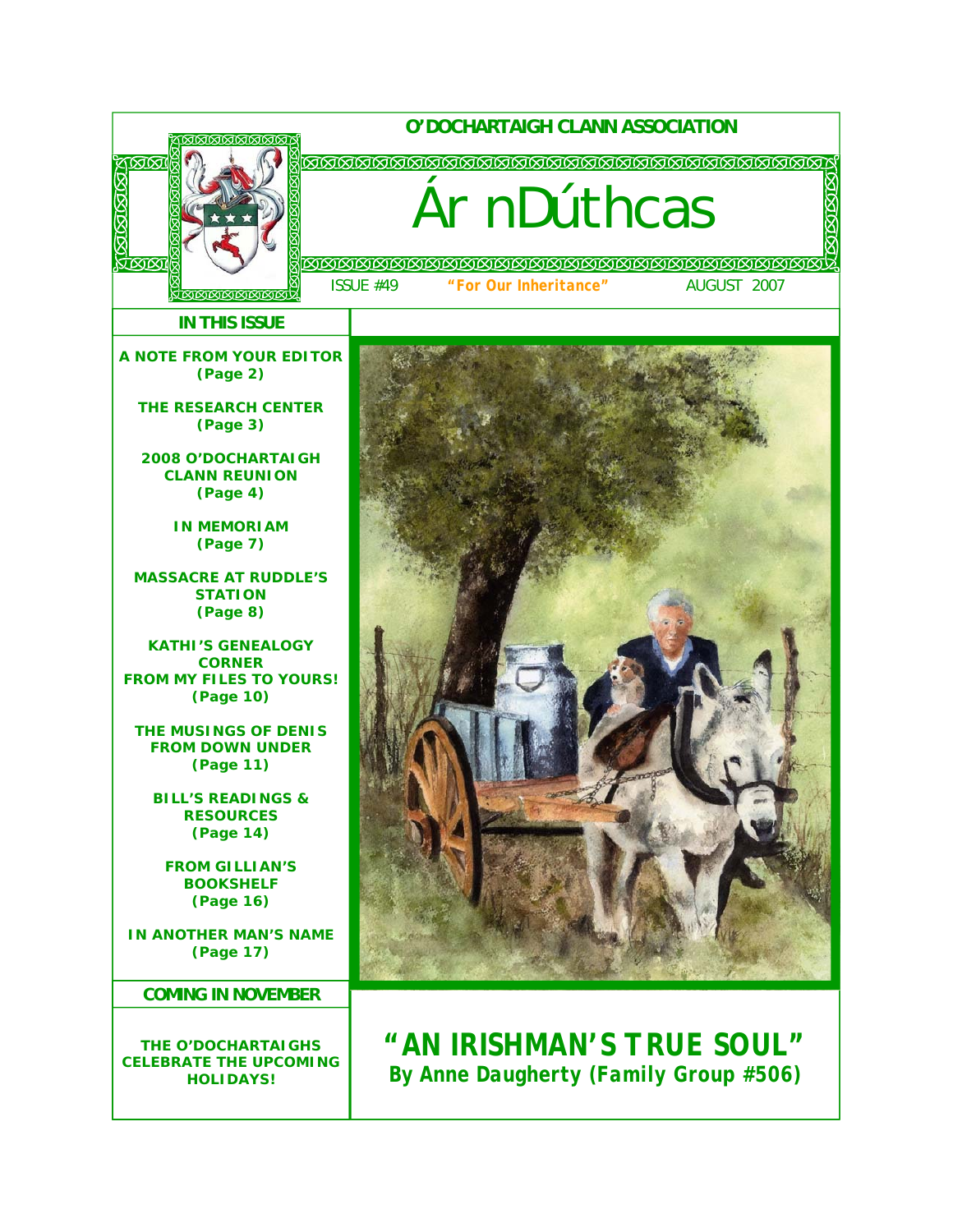# *A Note from Your Editor*

*Dear Members & Friends,* 



*Thought I'd let you in on the behind-the-scenes adventure of what was to be the May issue, now the June issue, of Ár nDúthcas. The newsletter actually was completed about the middle of May; that's when the trou-*

*ble began! I tried to send the file via email to Cameron for publication; it refused to go. Seems I had neglected to resize all of those wonderful photos Charles Daugherty sent to accompany his article. Only took about a week before I discovered my error!* 

*By that time, the file already was in Cameron's hands, thanks to a CD and Uncle Sam's regular mail. However, his computer decided not to "listen" to mine. What Cameron saw and printed was not the same as I saw and printed. So, he had to rework the newsletter…* 

*…and, that's how the city of Joensuu, Finland ended up being moved hundreds of miles to the north. There was no sudden shift in the earth; just a stationary textbox that did not move with the rest of the map (page 10). For the error, I do apologize. (Joensuu is located approximately halfway between Kuopio and Jyvaskyla, and to the east, on a peninsula.)* 

*Now, to recap…we have a befuddled editor, two computers refusing to communicate, and have rearranged the country of Finland. "What more could happen?" you may ask. Well, when the final product was sent for posting on the website, Issue #48 was replaced by Issue #47. So, for those of you who, like my dear friend, Denis, started the printer and did not catch the posting error, good paper was wasted; and, in Denis' case, a paper jam occurred!* 

*As you can see, we managed to wreck havoc from the States to Finland to Australia in just a few weeks! Let's hope this issue brings peace and stability back to the world of Ár nDúthcas!* 

*Speaking of this issue, Gillian Häkli (Finland) heard pleas for contributions and submitted "From Gillian's Bookshelf." Thank you, Gillian! The impetus behind the short story, "In Another Man's Name," came from an email I received from Robert Dougherty (California) bringing William Doherty's name to my attention. As I am naturally curious, some might say "nosy," the hunt was on to learn more. Thanks, Bob!* 

*Your newsletter staff is hoping more of our readers will contact us. We need your comments, suggestions, and contributions in order to better serve you. (As you can tell from the saga of Issue #48, I need all the help I can get!) Please take a moment to email or write us at the addresses provided on page 13. We look forward to hearing from you!* 

*Slán go fóill ~ Sherida* 

*O, love is the soul of a true Irishman; He loves all that's lovely, loves all that he can... John Locke*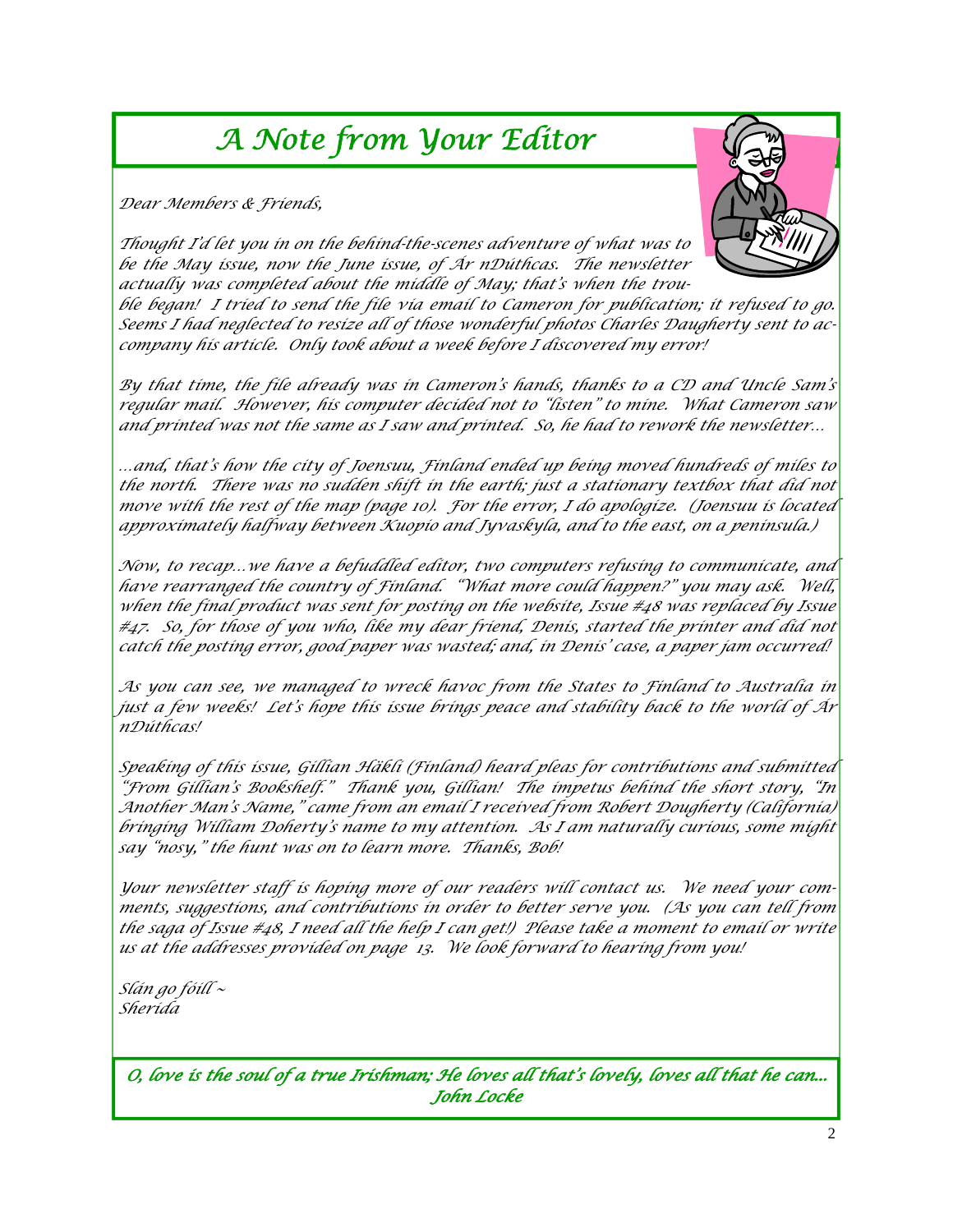# *ABOUT THE RESEARCH CENTER IN IRELAND*

As of this letter, research is being done both in Ireland and in the USA. I am at Cameron's in the USA undergoing medical tests. We are working very hard to catch up on research work for many of you. Research also is being done in Ireland by Seoirse O'Dochartaigh, whose efforts have opened new doors and discoveries. Even though no one is at the Inch Island office, there are still many great accomplishments happening. Not the least of which, a closer bond is developing between researchers in the USA and Ireland. By the time I return to Ireland, there will be a much improved and better understood system and procedures.

For those of you who have sent in a request for research and have not received a research report, please get in touch with me soon, while I am still here in the USA (address below).

For those of you who would like us to initiate a new family research project, it would be best if you filed a request on-line at www.odochartaighclann.org. Following this procedure will ensure that your project is worked on and completed.

USA Address: Patrick Dougherty, 4078 Bruce Ct. SW, Grandville, MI 49418 Ireland Address: Family Research, Moress, Inch Island, Burnfoot, Co. Donegal, Ireland

### *MESSAGE TO THE KENTUCKY DOUGHERTYS & DAUGHERTYS*

A note from your Irish resident and researcher (Pat) -

I feel so pleased to have been able to attend your June Kentucky Clann Meeting and to have met many of you. I am so pleased to see the organization that is developing and the teams that are binding. I look forward to hearing the fruits of your labor. What a wonderful legacy you are constructing.

I marveled at the beauty of your state. I have been through Kentucky many times, but I never had a chance to take a good look at it, or to fellowship with the people or to sleep under its stars. What a delight to have had this experience. I thank you all for it.

I loved the family stories that you shared. It brought history back to life. I envy you in your ability to discover so much richness and to understand their lives so well. It was as though you took me right along with them as they traveled over the Appalachians into the "Bluegrass State" of Kentucky.

Thank you for your welcome, your achievements, your smiles and your hospitality. May we all meet again somewhere….someway….someday.

Auld Paddy O'

Patrick Dougherty at Smith Cemetery, Pendleton County, Kentucky (Photo by Joe Dougherty)

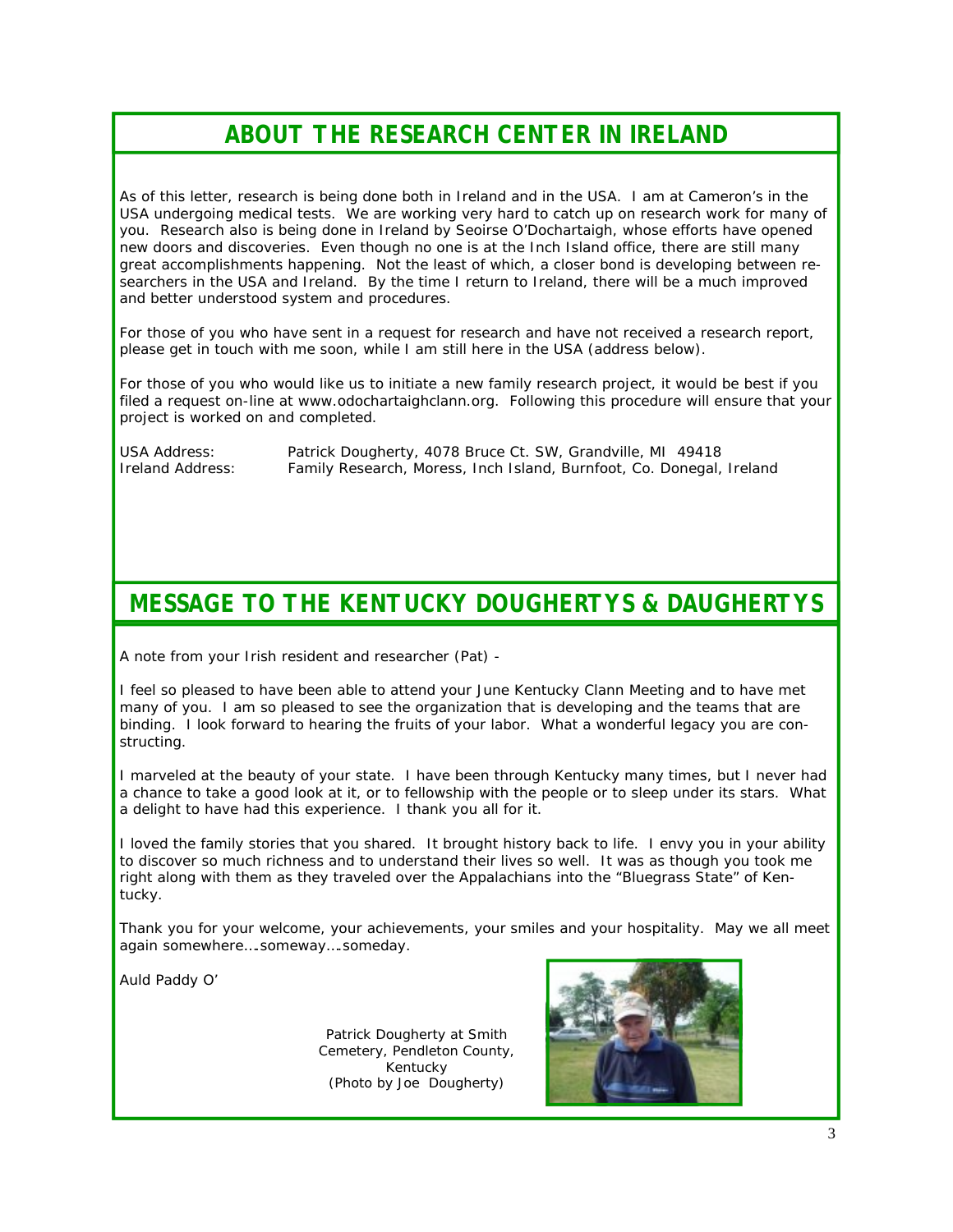### 

*2008 O'DOCHARTAIGH CLANN REUNION* 

### *WORLDWIDE REUNION EVENT REGISTRATION TO OPEN ONLINE THIS SEPTEMBER!*

*The following is submitted by Eva Doherty Gremmert, Worldwide Reunion Coordinator. Eva can be reached by email at odochartaighreunion@comcast.net.* 

City, Co. Derry in 2008.

2005. The Reunion Committee club, as well as other accommofrom 10 different countries and 39 and forging lasting friendships.

#### **EVENTS SCHEDULE**

leave time for your own touring and organizing of time in a way that will meet your needs and interests. Please take a moment to review the 2008 Reunion Events Schedule, updated from the last newsletter, on page 6.

#### **ACCOMMODATIONS**

A big question most visitors have hour from both Buncrana and

Please plan to come to O'Dochar- is where to stay; but, since we Derry City; the three making a taigh Country next July 1-10. The are a voluntary organization and sort of triangle.) reunion is to be based in In-not tour operators, our insurance ishowen, Co. Donegal and Derry will not allow us to book accom-Last time, most people chose to For those of you who are new to able in the area of the reunion. people made the mistake of staythe O'Dochartaigh Association, a There are some nice hotels in ing too far away and had over an simple history of the reunion fol-Derry City, such as the Tower hour's drive to get back to their lows. There was a small group of Hotel, as well as hostels, B&B's, beds after a long day of playing. energetic and visionary individuals and self-catering houses you can Some of our events will finish living in Ireland in the early rent. Buncrana is a smaller town around 11:00 or midnight and, 1980's, who began to dream of a with nice accommodations, includ-since the speed limits on the worldwide reunion welcoming to ing the Gateway Hotel where two roads are lower than most US Ireland anyone connected to the of our banquets will be held. The cities, it takes longer to drive the O'Dochartaigh name. Their idea Tullyarvan Mill, outside of Bun- distances. We will have a map on has been a resounding success crana, has a well-equipped, re- the website that will help in from the first one held in 1985, cently built, hostel. There are checking the travel times between with each one building upon the many B&B's in that area also. locations, and I will be happy to shoulders of the previous ones. Ballyliffin, although a quiet vil-tell you the travel time to the The reunions have been held lage, has five very nice hotels due various events, before you actuevery five years from 1985 to to its close proximity to the golf ally book the room. decided to break with tradition dations nearby. Moville and Malin In order to help with planning for and hold the next one in 2008 to have hotels as well as B&B's. A 2005, we created a database that commemorate the death of the new, very well-appointed 22 room included many of the local accomlast Irish chieftain, our own Cahir B&B recently has been opened modations, restaurants, and other Rua O'Doherty, who was killed on between Carndonagh and Malin, activities. We needed to advertise the 5<sup>th</sup> of July 1608. So, to honor by our own committee member, it more as it really wasn't used him, as well as have a great time, John Doherty. Those of you from much; but we will be attaching it we will gather together next July. the 2005 reunion will remember to the new website soon and en-In 2005, over 400 individuals, him as one of our bus tour guides. courage you to visit it for ideas. modations for anyone. A variety have a base to stay in rather than of accommodation types are avail-moving every night; but some

US states had a wonderful experi-For planning your accommoda-commodations is to search the ence sharing a common heritage tions, you can see that the first internet for other places to stay in We typically have organized one urday is in Buncrana at the Gate- Please don't hesitate to contact us event per day, for a few hours, to way Hotel; Sunday is in Bridgend, if you have further questions. two days' events are being held in the locations of the events. You Derry City; Thursday's bus tour also can check with Fáilte Ireland, leaves from Carndonagh as does the Irish Tourist Board. They Friday's trip to the Folk Park; Sat-have very good suggestions, too. midway between Buncrana and You can email us at odochar-Derry City; Monday afternoon is in taighreunion@comcast.net, men-Buncrana and the evening in Bal-tion where you are thinking of lyliffin; Tuesday's bus tour again staying, and we can help you deleaves from Carndonagh; Wednesday is in Ballyliffin; and advise you to stay in Derry City or Thursday's closing event is in somewhere on the Inishowen Buncrana, again at the Gateway Peninsula mentioned in the sched-Hotel. (Carndonagh is about ½ ule.

Another possible way to find accide if it will be convenient. We

*(Continued on page 5)*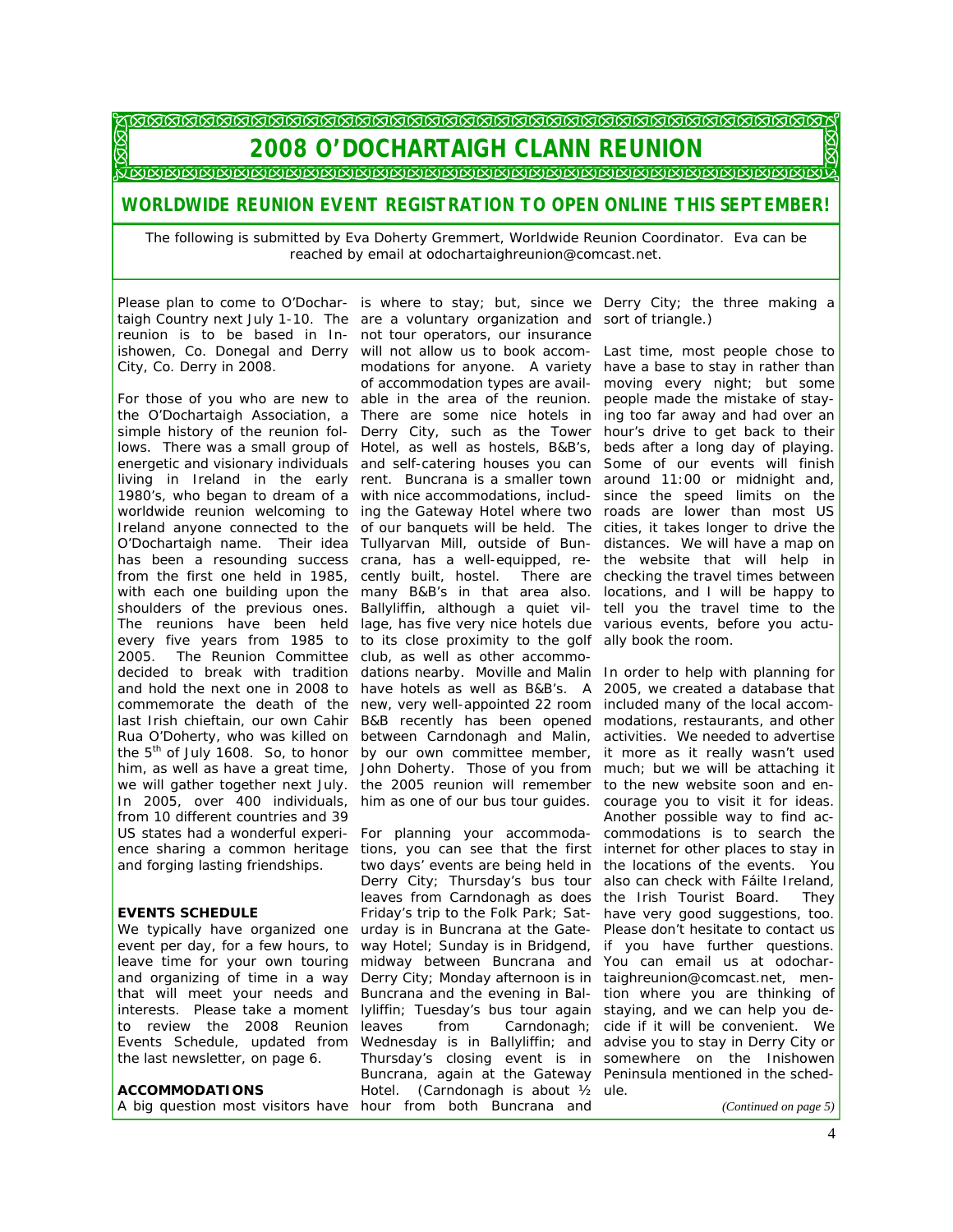#### **TRAVEL**

Derry City airport (airport code prices this month. For the reuntwo hours. I usually check out all each of the 10 events. the flights and compare the total costs of airfare and car rental. Based on information we received growing continually, but if you that the car rental is cheaper in learned people would rather have the bus just outside the airport wanted the evening events to beeight hour drive to Inishowen.

#### **COSTS**

I don't know how much the airfare **LET'S MAKE A DATE FOR 2008**  will be from where you are, but I The O'Dochartaigh Clann Worldcosts are about \$50 a night per from around the world! person and include breakfast. I usually budget about \$30 a day Many of you we met and got to for lunch and dinner. prices are middle of the road, but, not able to attend because you hopefully, will give some idea of learned of the reunion too late. the costs. Some of the reunion Now, we hope you'll all come events include a meal so that will back, along with those who couldhelp your budget.

#### **EVENT TICKETS**

this coming fall. Until then, the your plans.

I live outside of Seattle, WA, so I details of each event and is in the land-based organizing committee usually travel from here to the process of setting prices for the with advertising or promoting the east coast of the US, then over to events. Many of the local ven- reunion, please contact us by Dublin. I take the small com-dors/hotels will not give us even email (odochartaighreunion@commuter plane, a British Air flight an approximate price until one cast. net.) operated by Logan Air, up to year out, so we are getting those The O'Dochartaigh Reunion Com-LDY). Even though the airport is ion, we sell tickets to each event ing help we receive from the small, there is a car rental agency separately with the ordering and O'Dochartaigh Clann Association with three different rental compa- payment taking place online in promoting and advertising the nies, Hertz, Avis, and Europcar. through our website. Your tickets O'Dochartaigh Worldwide Reunion For me, it makes the trip easier, will be available for pick-up at the held in Ireland. For the past six but you can rent a car in Dublin reunion, usually at the door of months, we have been receiving and drive four hours. I have your first event. You can choose daily, new inquiries coming from flown into Belfast, rented a car, to go to any or all of the events various sources about the schedand driven to the area from there. we are hosting. In 2005, it cost a ule and venues. In order to keep The drive from Belfast is about total of \$321 for one ticket to the overall budget as low as poscommittee is still ironing out the If you would like to help the Ire-

Sometimes it is cheaper to rent a in our post-reunion survey, we know someone who would be incar in Dublin, sometimes in Bel-have made a few changes. In terested, please feel free to forfast, and sometimes in Derry. order to keep down the total cost ward the information to him/her, Even though the roundtrip flight of the events, we served tea and and, if possible, please send us from Dublin to Derry adds to the cold sandwiches, rather than hot his/her email address for our reflight costs, lately, I have found food, at most of the events. We cords. Derry, and I am willing to not more food and pay a little more, If, for some reason, 2008 will not have to make the long drive. An- so the cost will have to increase work for you, why not plan to join other option from Dublin is to get this time. We also learned people us in 2010? terminal as it takes you straight gin earlier, so we are working to The Clann O'Dochartaigh will meet into Derry City with a brief stop in convince the local hotels that peo-again July 1-10, 2010 to see the Monaghan. That is very handy as ple really do want to eat dinner sights of the old sod and visit one well! I would not choose to fly around 6:00pm and not at another around Derry City and into Shannon airport as it is an 8:00pm as is customary there. Inishowen. There's no better time We commonly get the question, than now to begin planning and are you sure they will show up to saving for the adventure of 2008 eat that early?

usually expect to pay about wide Reunion Committee is a \$1200 (roundtrip) from Seattle to committee of volunteers, and Derry City. The cost of the rental we're deeply committed to the car varies with the carriers, but it rewarding task of bringing the can be around \$400 a week. B&B O'Dochartaigh Clann home to visit

The online registration will begin be helpful to you as you make These know in 2005; some of you were n't come before now. Watch for regular updates on the website (www.odochartaighreunion.com), and let us know what else would

mittee is grateful for the continusible, we only send information by email. Our communication list is

or 2010!

**"Let's make a date for 2008" O'Dochartaigh Clann Reunion 1-10 July 2008**

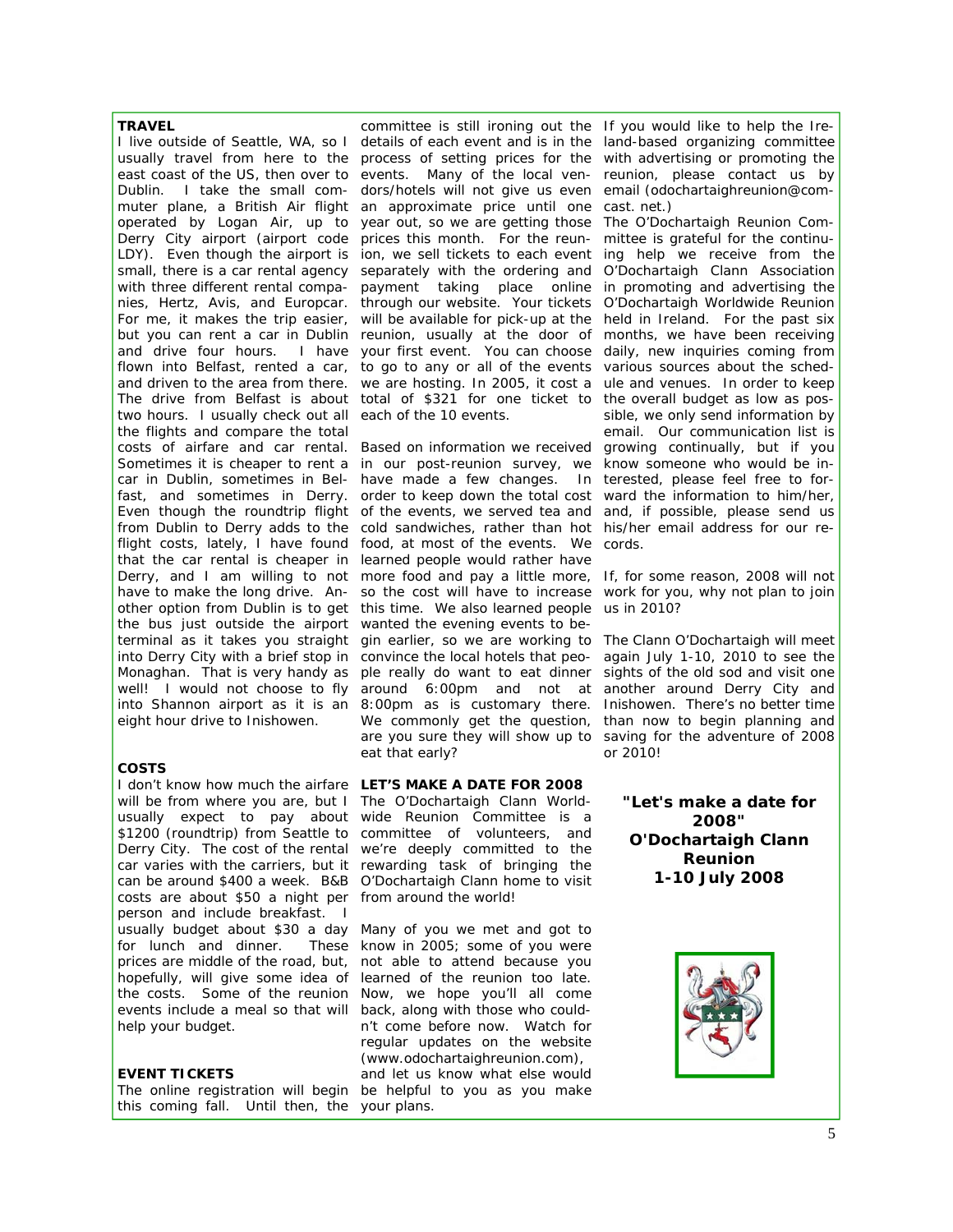## *2008 Reunion Events Schedule (Updated)*

#### *Tuesday, July 1*

Mayor's Reception with buffet & entertainment in the famous Guildhall of Derry City.

#### *Wednesday, July 2*

Derry City Walls Tour, Tower Museum in Derry City, Play in the Playhouse of Derry City.

### *Thursday, July 3*

County Donegal Bus Tour to Rathmullan, Kilmacrennan, & Doon Rock. View the Flight of the Earls Museum in Rathmullan & visit the area of Cahir Rua's death along with a visit to Doon Traditional Music and Ceili at the Strand Hotel in Rock, Doon Well, and the Doon Mass Rock.

### *Friday, July 4*

**10:00am—8:00pm** Bus trip & tour of the Ulster Closing event at the Gateway Hotel, Buncrana American Folk Park in Omagh. Bus pick up in Carndonagh & Derry. Sack lunches, lecture in the prizes. Dance with Swingtime to follow. Assembly Hall, & self-guided tour. It is necessary to pre-arrange use of the research facility in the Centre for Migration Studies. (Contact us for details.) The bus bill stop for dinner at the Mellon Estate Hotel. Bus returns to Derry & Carndonagh.

**9:00pm** Play in the Colgan Hall in Carndonagh.

#### *Saturday, July 5* (*Actual date of Cahir Rua's death 400 years ago*)

All events at the Gateway Hotel, Buncrana.

**12:00pm** Historical & Genealogy Workshops. Presenters: Dave Berdan (Legacy Genealogy Software); Mary Slawson (Genealogy Radio Personality; Medieval Irish History & Customs); Sean Beattie (Local Historian); and others.

**4:00pm** Medieval Craft Faire – Local vendors and artists selling items.

**6:00pm** Medieval Banquet— Everyone invited to dress in Medieval Costumes.

**8:00pm** Entertainment—Roy Arbuckle.

### *Sunday, July 6*

**4:00pm** Grianan of Aileach event, meal and entertainment at the an Grianan Hotel with minibus shuttle up to the monument. We will have children doing Irish dancing & traditional Irish music for this event.

### *Monday, July 7*

**9:00am** Golf Tournament at the Ballyliffin Golf Club. We will arrange our own tournament. Locals will sign-up for part of the 4's so there is local/visitor interaction.

**11:00am** Irish Cultural Classes in the Tullyarvan Mill:Knitting Classes, Celtic Art Classes, Playing

#### *Monday, July 7 (Continued)*

the Tin Whistle, Basic Irish Genealogy, & others. **7:00pm** Clann Genealogy Forum at the Ballyliffin Hotel. Open discussion and sharing, no host bar, a couple of scheduled talks. Room will be set-up with tables as separate towns.

#### *Tuesday, July 8*

Northern Ireland Bus Tour to the Giants Causeway, and Bushmills Factory.

#### *Wednesday, July 9*

Ballyliffin.

#### *Thursday, July 10*

with a buffet, a few short speeches, awards, and

#### **OTHER EVENTS OF INTEREST IN THE SURROUNDING LOCALITY**

**Sheepdog Trial** in Malin Head on Sunday, July 6th, starting at 10:00am and lasting all day.

**Vintage Car Rally** in Moville. This annual event is well attended and very interesting—especially on a good day.

**International Art Exhibition** for school children. The exhibition is being organized to engender interest in school-aged children for the local history. The selected pieces will be on display at the Tullyarvan Mill for the duration of the Contact the Reunion Committee for details.

**Derry Murals Tour.** Take public transport to Derry and go on the open-top bus tour. Then, visit the Murals museum on the Bogside.

**Doagh Farm Famine Village.** Purchase a ticket through us and, at your convenience, visit this outdoor museum that explains in detail the social customs, lifestyles, and traditions of the people of Inishowen from the Great Famine of the 1840's to more recent times.

#### *"LET'S MAKE A DATE FOR 2008!"*  **O'DOCHARTAIGH CLANN REUNION 1-10 JULY 2008**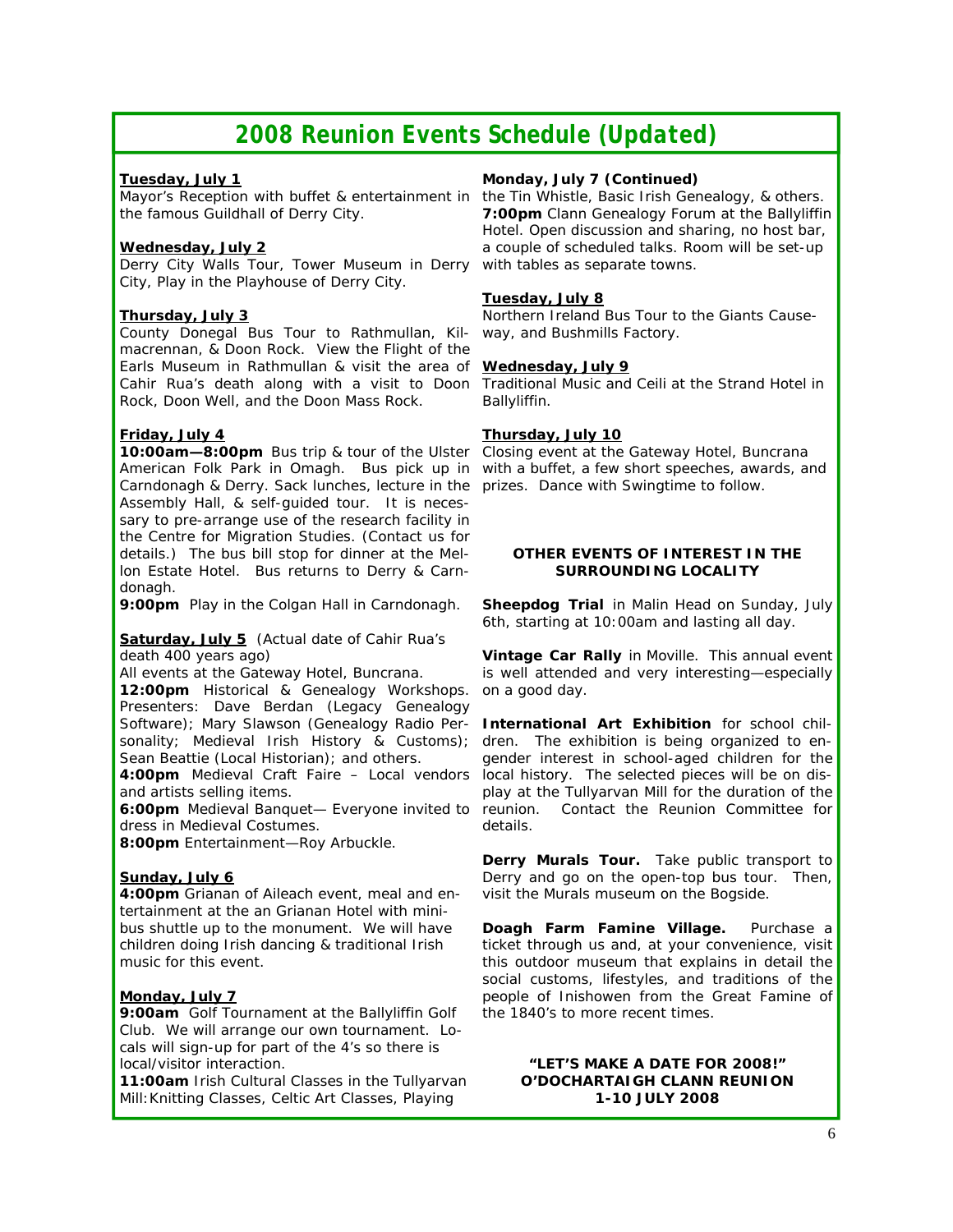# *In Memoriam*

<u> ଗ୍ରେଗରାରାରାରାରାରାରାରାରାରାରାରା</u> ଗେଗଗଗଗଗଗଗଗଗଗଗଗଗ *MOTHER OF THE CIVIL RIGHTS Report from the Derry News, Thursday 21 June 2007. Distributed by the Office of the October 5th Association – a network of 1968 Civil Rights Veterans. (The article appears in its entirety; due to space constraints format modifications have been made.* A 99-year old Derry woman described by a promienjoyed a profound love of Gaeilge literature, nent civil rights leader in the city as "the mother" song and dance. of the movement was laid to rest earlier this week. He also noted her contribution to the welfare of prisoners, social justice and the rights of women – *Mary Ellen O'Doherty* died peacefully at Altnafor which she received the transatlantic Celtic gelvin Hospital on Saturday after a short illness. Cross Award earlier this year. And described her The widow of Harry O'Doherty (1899-1989), as a "powerful presence" at every family gatherdecorated for his role in the Irish Volunteers, Mrs. ing. O'Doherty is believed to have been the last of a generation linking Derry to the War of Independ-She has left us an inspiring legacy in her commitence. ment to social justice and equality as well as her Irish identity, which she would never forget or Draped in the national flag, her coffin had been deny. carried from her former home in Crawford Square to the doors of St. Eugene's Cathedral by family, "Mary rejoiced and was glad of all things Irish, neighbours, men and women from local commuincluding ceili dancing and music. nity groups and former republican prisoners. Sitting on her Gaelic-speaking grandmother's Mrs. O'Doherty's casket was carried into the Ca-knee, in the Co. Tyrone town land where she was reared, she'd listened to first hand accounts of thedral by her sons to the music of the Mountains starvation, evictions, and mass emigration." For of Pomeroy, and during her last Mass a number of Gaelic laments were played and sung. more than a decade she acted as a trustee, alongside the late Cllor. Tony Carlin, former Offering Requiem Mass on Monday morning, Fr. Mayor of Derry, on the North West Great Hunger Gerard Mongan said Mrs. O'Doherty had made an Memorials Committee. immense contribution to the evolution of society as well as rearing her nine surviving children. Fr. Mongan led the congregation in the prayers beloved by Mrs. O'Doherty, Sé do bheatha Mhuire "Mary Ellen instilled in her family a great love for and the Ár nAthair. education – for she believed passionately that education was the key to progress," Fr. Mongan Her funeral procession left the church to the Her funeral procession left the church to the said. strains of the Flower of Sweet Strabane, which is close to her birthplace, Balee, Ballymagory. "And in celebrating her long life today, we are all conscious of her family's loss. First and foremost According to messages flooding into the civil Mary was a devoted wife to Harry, who died in rights veterans office, where Mrs. O'Doherty had 1989. Both she and her husband represented for a time worked voluntarily, Masses were oflocal working class views and their home became fered this week in Trinidad, Spain, the US, Glasa focal point for the community. Like others of gow and London, and by Irish Missionaries in the her generation she attended every one of the Civil fields of Africa, in her memory. Rights marches that took place between 1968 and '72. One leader spoke publicly of her being a Mrs. O'Doherty is survived by her sons and "mother to everyone involved." daughters Anna, Pat, Leo, Breege, Mary Kathleen, Pearse, Deirdre, Fionnbarra, Kevin and David and A lifelong gaelgoiri, Fr. Mongan said Mrs. O'Do-by her surviving sister Celine, who still resides in herty helped promote Irish culture in the city and Strabane. 7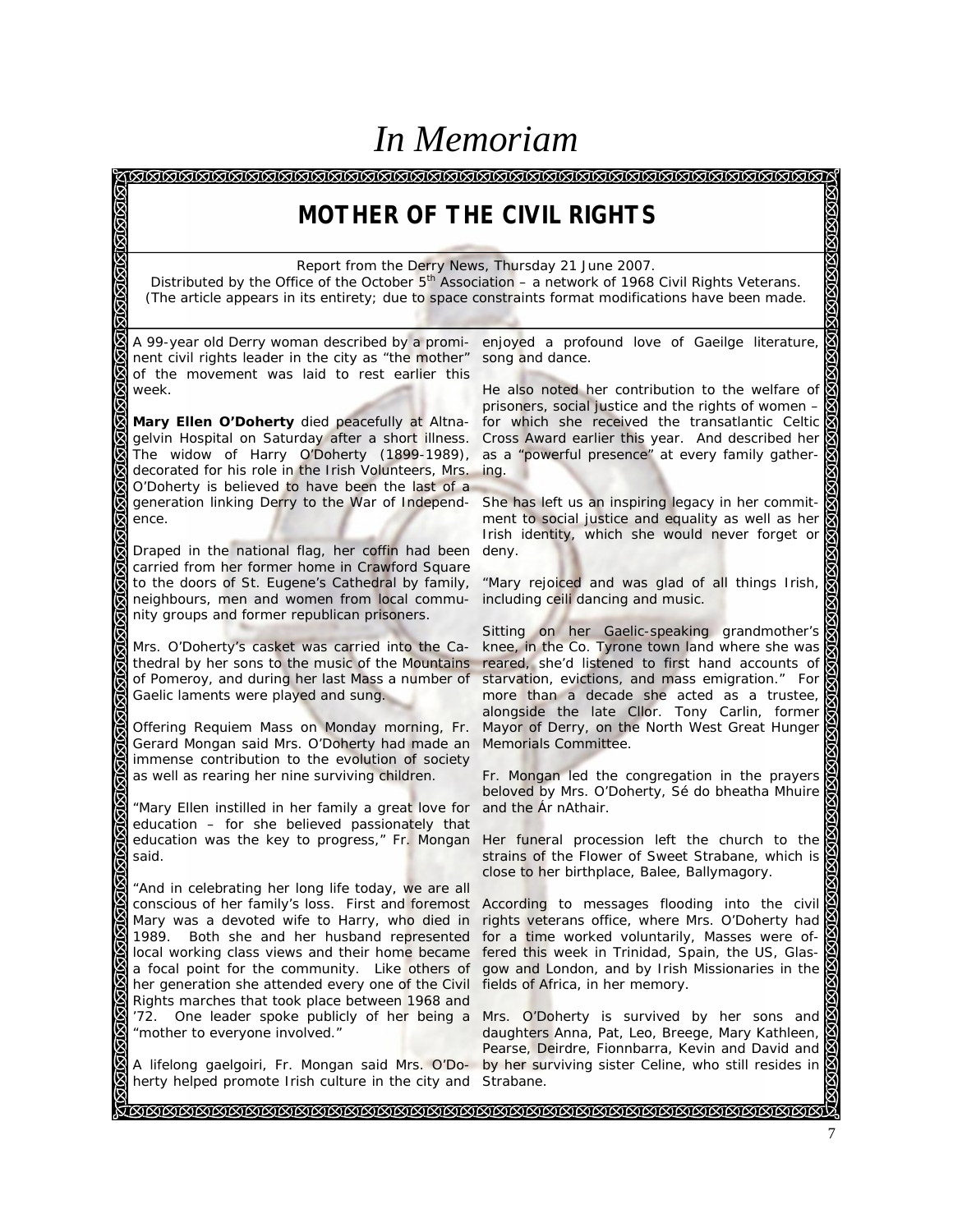### *MASSACRE AT RUDDLE'S STATION*

*The following article briefly describes the events surrounding the capture of John and Elizabeth Conway Dougherty, the progenitors of Kentucky Family Group #506. Many settlers immigrated into Kentucky during the Revolutionary War as a means of escaping the fighting; only to find themselves, like John and Elizabeth, caught up in an even fiercer conflict in the struggle for independence.* 

Canadian volunteers of His Majesty's 8<sup>th</sup> Regiment of Foot, under the command of Captain Henry Bird, and accompanied by approximately 600 Indians, led by tion and became a part of Ken-British stronghold of Detroit. dle's Station Massacre. Their assigned mission was to destroy settlements, discourage Realizing the futility of the situa-who would employ them. Detroit dle's Station and Martin's Fort.

Dougherty and his wife, Elizabeth. oners.

ing the late 1770's. She was the over 470 men, women, and chilestablishment of Fort Harrod, the separated from family and disfirst settlement in Kentucky. When John returned to Virginia, he was full of excitement for the ordeal and arrived in Detroit were wilderness and encouraged his coerced into signing an oath of

It was late spring 1780 when a family to migrate further west into allegiance to King George. Re-British force of 200 soldiers and the wilds of Kentucky. By 1779, fusal resulted in transportation to the infamous Simon Girty, left the tucky history known as the Rud- After a time, the male prisoners the Doughertys and Conways had settled at Ruddle's Station. One year later, they found themselves thrust into the American Revolu-

the flow of settlers, and prevent tion, Captain Ruddle contacted was a trading town and the whites the development of an agricultural Captain Bird and agreed to sur-who lived there were a mixed race supply base for the Colonials. The render the settlement with the of French and English. The counarea of concentration would later provision that the settlers would try south of the town was a heavy become the state of Kentucky. be remanded to the British troops forest. During the winter months, Near the third week of June, the and receive protection from the water, about three or four feet soldiers and Indians crossed the Indians. Despite Bird's promises, deep and running for a half mile, Licking River and headed towards he did not have control over the collected next to the town, necesthe unsuspecting outposts of Rud- actions of the Indians. When the sitating a causeway for easier The invading force appeared at savage attack on the settlers. into the forest to chop wood for Ruddle's Station (formerly in With the sounds of war hoops the citizens and hunt the hogs Bourbon County, presently Harri- filling the air, the warriors rushed that, fattened on acorns and hickson County) on Saturday, June past His Majesty's soldiers and ory nuts, had become wild and 24, 1780. The settlers, outnum-began the devastation of the sta-dangerous. On one such occabered and ill-prepared to face the tion. After killing and scalping sion, while returning at night on six-pound cannon directed at the some of the settlers, the Indians the causeway, the men encoun-"fort", turned to their leader, Cap-destroyed all of the livestock and tered a "drunken Indian." Led by tain Isaac Ruddle for guidance. food supplies before claiming the a Dougherty, most probably John, Among those settlers were John surviving inhabitants as their pris- the men gathered the inebriated gates were opened, the British, crossing. unable to intercede, witnessed the Conway men frequently would go

John and Elizabeth Conway had Between the attack on Ruddle's they left him breaking through married in Virginia sometime dur-Station and later Martin's Fort, and floundering in the water. daughter of John Conway, Sr., an dren were captured. Included in The names of John, Elizabeth, and Irish immigrant who supported his that count were the Dougherty their son, Jesse, born in captivity, family by teaching in various Vir- and Conway families. The cap- appeared on a list of prisoners ginia counties and, who, in 1751, tives were force-marched over arriving in Montreal from Niagara had married Elizabeth Bridge- 600 miles to the British strong- on October 4, 1782. They had water. John Conway, Jr., oldest hold of Detroit. Along their way, been held for over two years and, of the Conway sons, became a many suffered brutal treatment finally, their release was being western pioneer. While serving in by the hands of their captors. processed, almost one year to the Captain William Harrod's Com-There were indiscriminate killings, day after Lord Cornwallis surrenpany, John, Jr. took part in the tortures, and rapes. Others were dered at Yorktown. persed to live among various tribes. Those who survived the

Niagara and/or Montreal, taking them deeper into British held territory and farther from their families.

were allowed to move about the town and to work for any citizens The Dougherty and fellow in their arms and pitched him out onto the thin ice; where

In January of 1783, a court was convened in Frederick County,

*(Continued on page 9)*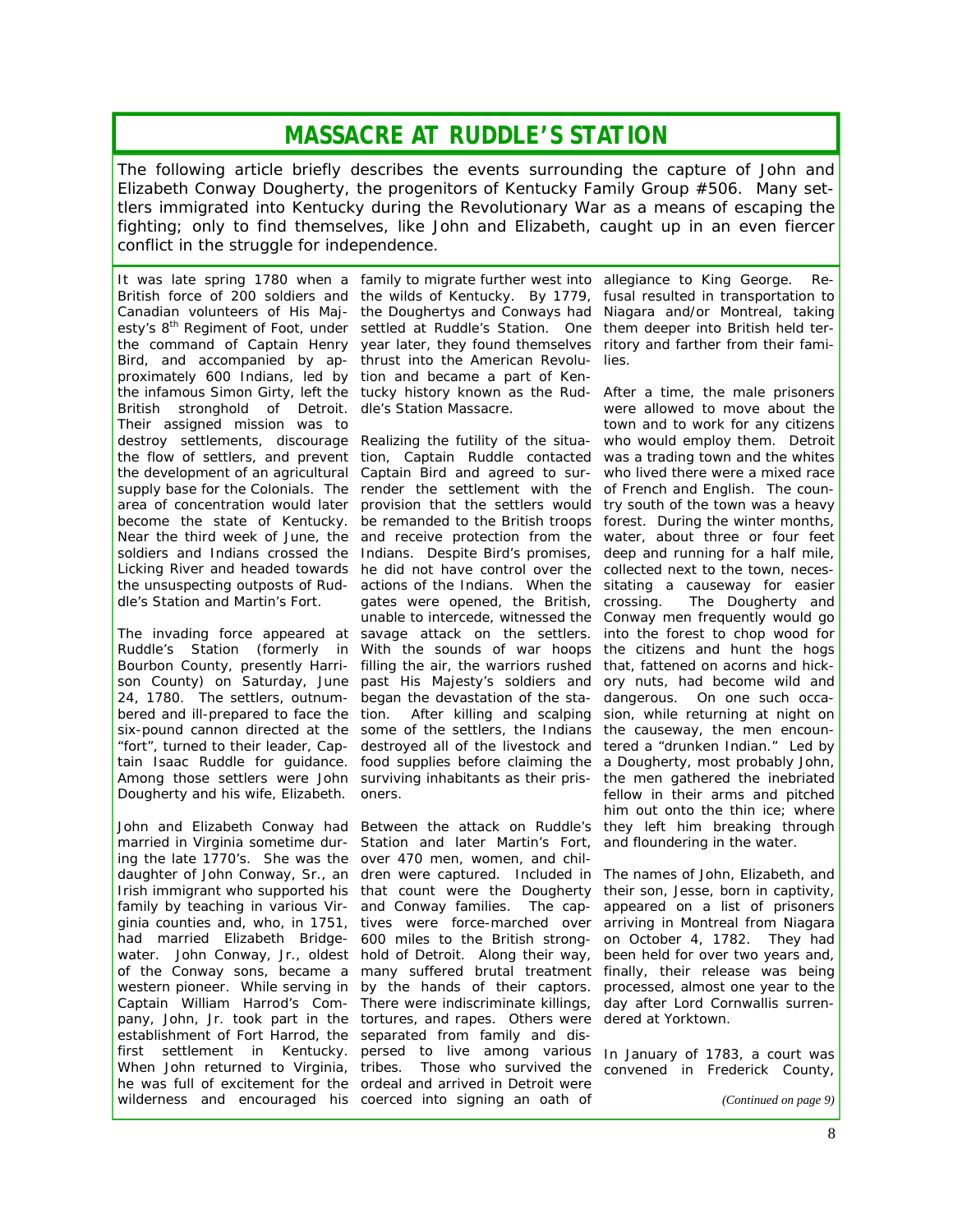McGuere:

*being of full age & sworn on the to the other Doughertys. Holy Evangelist Deposeth & seven hundred & eighty* 

*Opinion or what he thought of 27, 1795 – December 6, 1868), their taking the Oath of Alegance to the British King he said Isaac made answer he would let them know in about two days & accordingly came to them & told him that it was best for them to take the oath & accordingly went with them to a Majistrate who was in the British Intrist & there had taken the oath as the afterwards Informed him & sum of which were in the British Intrist when this Deponent came away & this Deponent further sayeth not Sworn Before me January 13, 1783. Edward McGuere A true Coppey –* 

*[Court records transcribed as originally written from the Library of Virginia Governor's Letters Received Jun 29, 1776-November 30, 1784—Image no. GLR04277; Frederick County, Virginia, Frederick Sct.]* 

After their release, the Dougherty and Conway families returned to Bourbon County. In December of 1803, John Dougherty purchased 500 acres in the Grassy Creek area of Pendleton County where he and Elizabeth resided until their deaths; John and Elizabeth Conway remained in Bourbon County.

#### *Writer's Notes:*

*John Dougherty may have been an Irish immigrant from the Dublin area but this has not been proven.* 

Virginia to determine if Isaac Rud-*Since Jesse Dougherty was born*  dle had performed a treasonous *during captivity, there was, and Jonathan (1803-April 11, 1857),*  act against America when he sur-*remains, speculation, passed*  rendered the station to the Brit-*down through the Dougherty gen-unknown). The children of John*  ish. On January 12<sup>th</sup>, John *erations, that Jesse was actually and Elizabeth married and raised* Dougherty gave the following *the son of one of the Indian cap-families in Pendleton County.*  brief deposition before Edward tors. It is rumored that, upon (Although Jesse married in Bour-*The Deposition of John Dougharty in Jesse's coloring when compared others in Pendleton County followreturning back to Kentucky, peo-bon County and resided in Nichople noticed a dramatic difference las County, his family did join the* 

*sayeth that sum time on or about In addition to Jesse, John and west, went on to become doctors, the beginning of the month of Elizabeth had seven other known lawyers, politicians, soldiers, and August In the year one thousand children: James (February 22, farmers. This Deponent being then a pris-(1787-1854), William (February For source information, contact oner at Detroit heard sum of the 20, 1793 – November 3, 1822), Sherida Dougherty (Dougherty@ Prisoners ask Capt. Isaac Riddle's Joseph (1793 – 1851), Anna (July fuse.net) 1784 – May 19, 1872), Sarah* 

*and Cynthia Ann (1814 ing his death.) Their descendants, many of whom migrated* 





Photos of the Old Dougherty Cemetery in Pendleton County, Kentucky where John & Elizabeth are believed to be buried, along with many of their children and grandchildren.

Some descendants of John & Elizabeth met in May to clean-up the overgrown land and uncover headstones, many of which are worn fieldstone leaving grave identifications impossible.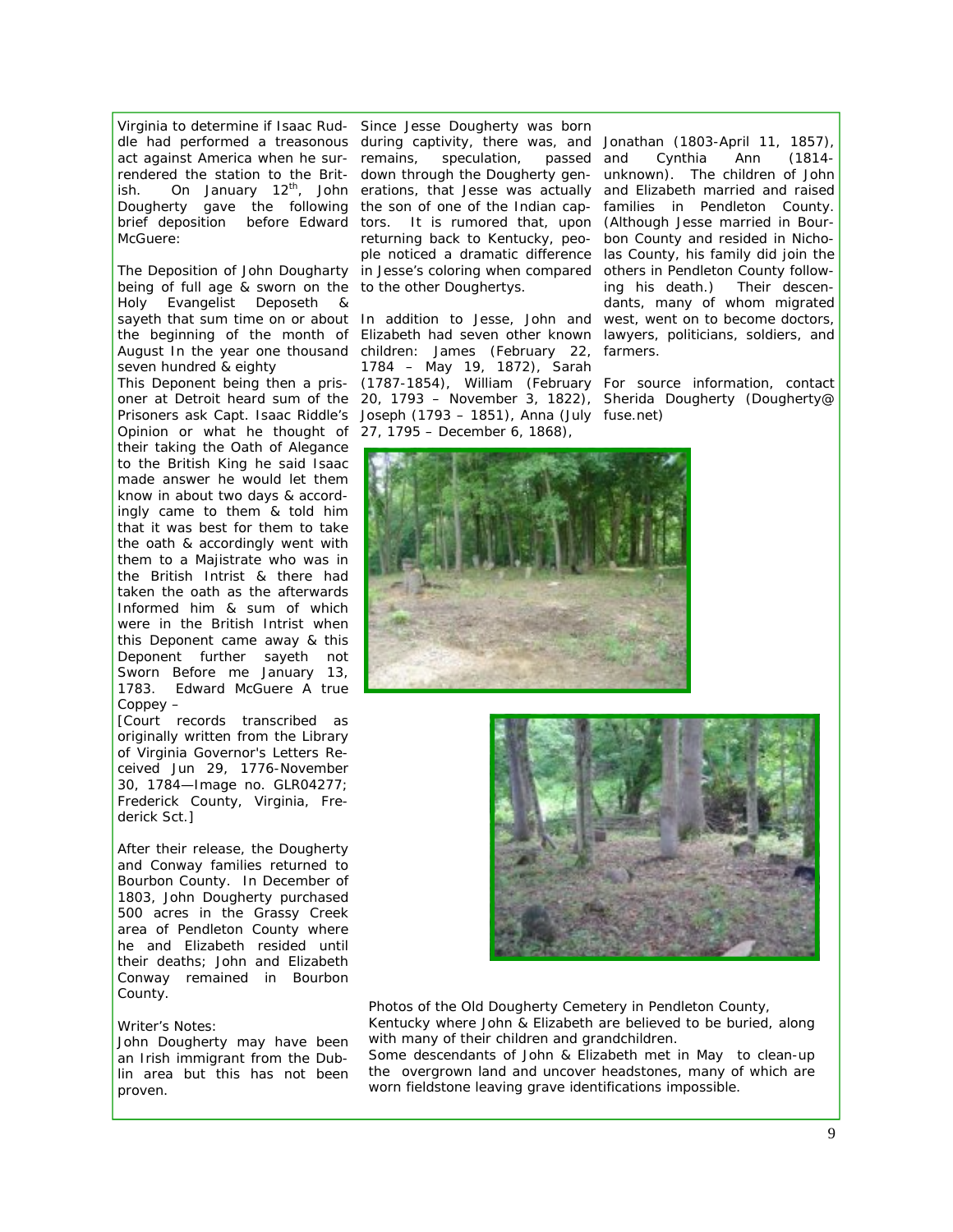## *KATHI'S GENEALOGY CORNER FROM MY FILES TO YOURS!*

be considered to be as important has a birth date may not be relias recording the information itself. able if it was written at a later Why? First, if you are like many time. Primary records are, obvifamily researchers, working on ously, the preferred sources for genealogy everyday, maybe even establishing historical facts. every week or month, is not alyour sources. Third, if you decide very useful, but their validity to publish a family history, you could be questionable. You'll little discipline.

essential to keep a record of some credibility for its accuracy. what's been done. Keep a list of: **tion information** 

easier it will be to assemble a bibliography.

complicated and always changing. To avoid plagiarism, provide citayou draw your research.

dary.

Primary records are those created Regardless of whether your inforshortly after an event by someone having personal knowledge of that example of a primary course, or a basic rule: record enough inforfamily *Bible* if the event is re-mation about the source so somecorded soon afterwards by a wit- one else can retrieve it. If you ity to your family history.

Documentation of sources should ness. However, an old letter that get data from

ways possible. You may have Secondary sources are generally For books, record the title, aufamily lines you haven't looked at compiled from primary sources or thor, publisher, date published or in years! It is difficult to pick up are written from memory long edition, and page number. Be from where you left off, unless after the event (such as the letter sure to include where you found you've documented the sources of mentioned above). Other exam-the book, e.g., Delaware Historiinformation. Second, if you send ples might be a published family cal Library. Once you've been in family data, without citations, to a history or summaries of censuses several libraries, it's hard to renewly found "cuz", you deprive or marriages for a particular member which one had a particuhim/her of the ability to review county. Secondary sources are lar book. will want others to know from need to examine the primary mented, you can tie it to the inwhere the information was ob-source if you want to be abso-formation in your history. If you tained in order to lend validity to lutely sure about a fact. Some- have any of today's genealogy your report. So, documenting times, however, a primary source software, like Family Tree for exsources adds credibility, and may not be available and you'll ample, it will do this for you. If traceability, to your effort. It is need to rely on the secondary you don't have software, then not difficult either; it just takes a source. For example, using the footnote the source to the fact in Because the research process of- birth date if no birth record exists. 1824 in Benarode, Hanover, Gerten can become complicated, it's Since he gave the date, there is military pension file of your great-your end notes. For example: great-grandfather to establish his John Engleman was born July 4,

Databases searched; Keyword Just because a source is "official", 26 August 1890, US National Ar**strategies** used; and **Publica-**it does not mean all facts are cor-chives, Civil War Soldier, Pension The better records you keep, the son's birth date. The date of birth Many resources are available with Fair use and copyright laws are but it's not direct evidence of the For instance, when I find an tions in your bibliography or refer-The death certificate is, however, write the headline, name of the ence list for the works from which direct evidence of the death date, newspaper, location, date, and There are two basic classifications event, and should be considered away yesterday", *Wilmington*  of sources: primary and secon-accurate, or a primary source, in *News Journal*, Wilmington, Delarect. A great example of this is a File No. M55a, Roll 43. death certificate that lists the perusually is obtained from some-instructions for writing citations, one's recollection, which might be but the easiest to remember is fuzzy. The date may be correct, WHO, WHAT, WHERE, & WHEN. event; it's circumstantial, possibly obituary in an old newspaper, I suspect, and a secondary source. make a copy of the page, and assuming the attending physician page number, or "Artisan Well or relative has attested to the digger, Doc Dougherty passed that respect.

event. A birth certificate is an ing elegant is needed. Use this anyone, including you, can remation is from a primary or secondary source, document! Noth-With your sources documented,

the 1900

census, for example, record the roll number, state, county, city/ township, page number and family number. This way, someone can look it up easily at the library.

You'll After you have the source docu-

many.<sup>1</sup> End Notes: 1. Declaration for Pension of John Engleman dated

ware, 01 April 1965, page 8. (Please remember to write dates as day, month, four-digit year.)

trieve the same data bringing credibility, traceability, and valid-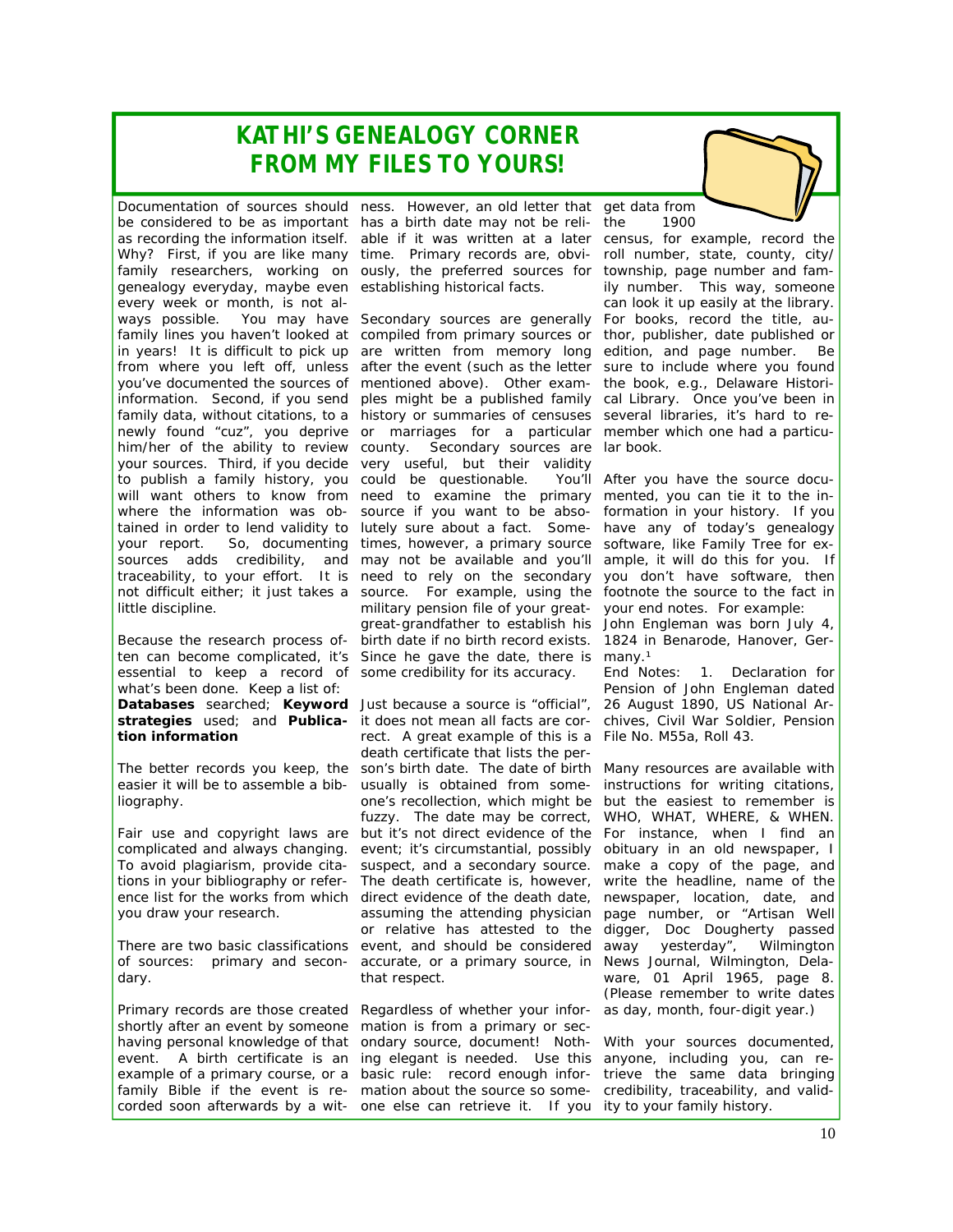### *THE MUSINGS OF DENIS FROM DOWN UNDER*



Anyone seeking family records in Ireland soon learns the importance of the parish. We tend to think of the counties as being divided into civil parishes, but the parish was originally a subdivision of a diocese. It seems the early Celtic church lacked a diocesan structure. This was one of the "reforms" imposed at the Council of Whitby (664 AD) -– along with the timing of Easter and the style of the tonsure. It seems some Irish rejected the rulings of Whitby and, it was not till the Synod of Cashel (1171 AD) that the system, in which a bishop was attached to a monastery rather than to a territory, finally was abolished. The concept of the county did not reach Ireland till long after the land was divided into dioceses. As a result, dioceses today often cross county borders. This is especially true of the Inishowen peninsula, which is of particular interest to our readers. Inishowen was ruled by the ÓDochartaighs for almost exactly four centuries prior to 1608. It is now unquestionably part of County Donegal, but for both Roman Catholics and for members of the Church of Ireland, it is part of the diocese based in Derry in the adjacent county – across an international border. For that matter, the city of Derry now straddles the river Foyle, which would seem to be a natural boundary between counties – to say nothing of the international border. The city grew from Columcille's monastic foundation on the west bank of the Foyle. Consequently, the current international boundary is artificially drawn to embrace the western outskirts of the city.

In some parts of Europe, at some time in the distant past, a county was ruled by a count, but that connection seems to have been

long lost. A diocese, however, is Many of our people could not ruled over by a bishop. How he name the county in which they comes to be appointed remains live. It is normally only in the something of a mystery, but his matter of land titles that parish throne is located in a special and county are relevant here. church called the cathedral Needless to say, such parishes are (cathedra = chair). That medieval not part of any church organisatradition is alive and well in many tion and, unlike Ireland, they parts of Christendom.

At the time of the Protestant Ref-took possession of New South ormation, the bulk of the area Wales (NSW) for the English that became County Donegal be-Crown in 1770, all the land in the longed to the diocese of Raphoe. eastern part of the continent be-The Episcopal Church of Ireland came Crown Land despite the fact eventually amalgamated its dio- that the land was already inhabcese of Raphoe with that of Derry ited by an indigenous population. and, the cathedral of the combined dioceses is in Derry. The old That idea, that all land belonged cathedral in Raphoe now serves to the Crown until it was granted as a parish centre for the Church of Ireland. When the Roman Catholic Church was finally eman-the invasion by William Duke of cipated in Ireland, the imposing Normandy in 1066. It gradually new cathedral for the re-overflowed into Ireland after 1169 established RC diocese of Raphoe and arrived in this continent in was built in Letterkenny. Old par-1770. Any land in Australia, for ish boundaries were sometimes which no individual holds title, altered, but the Catholic parishes belongs to the Crown – not to the in Inishowen all belong to the RC local council or to the state govdiocese of Derry. This has implica-ernment, and certainly not to the tions for genealogy research Federal government, but to the among our clan.

It seems that Ireland was not di-Now the Crown is, in effect, vided into its 32 counties till well Queen Elizabeth II of England. At after the Norman invasion began least she also has been declared about 1169. Other countries colo-to be the queen of Australia. Let nised by the British also have the us be clear, at the referendum in county system well entrenched, 1999, we did **not** vote to retain possibly none more so than the the monarchy. The electorate de-USA. My battered old Time Atlas cided, by a narrow margin, to shows each state divided into reject the proposed, particular counties – no roads or railways model of republic. It may be are shown but the county bounda-thought that the referendum ries are marked prominently. This question was the work of a constiis the case even for states that tutional convention. But ultiwere admitted to the Union long mately, the question was worded after the War of Independence. by one individual, the ultra con-While laws are made by the state servative Prime Minister. legislature their enforcement seems to be a matter for the The first Australian penal colony county.

Australia has only six states and Phillip, the first governor, decided these too are also divided into to settle at Sydney Cove within counties, but the county is not part of our system of governance.

never have been. When Lieutenant James Cook RN *[Royal Navy]*

to others, seems to have been introduced in England following Crown.

was to be established at Botany Bay in 1788. However, Arthur

*(Continued on page 12)*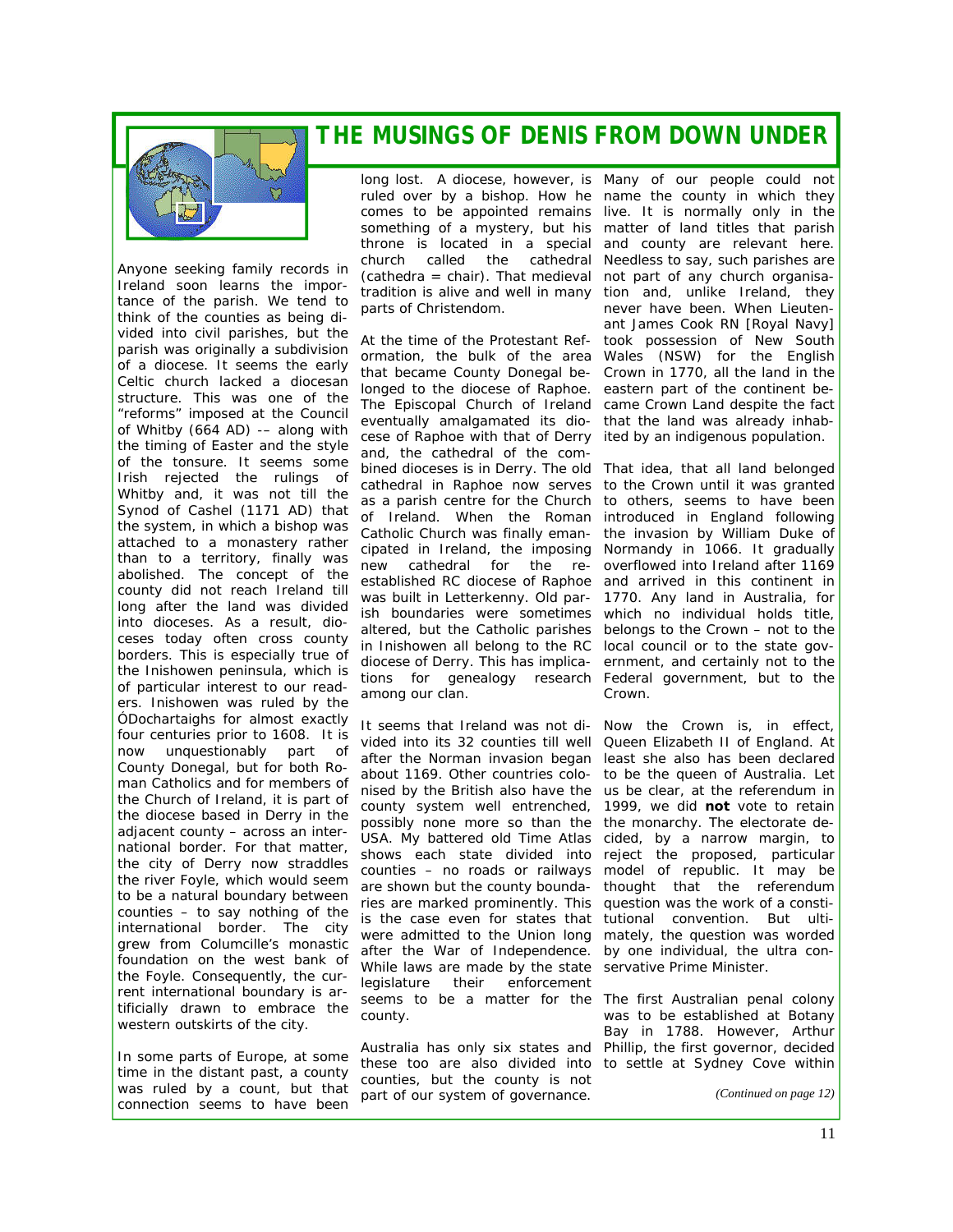been so excited by the unfamiliar founded as separate colonies. flora and fauna. Cook, an outstanding navigator, sailed north.

England.

The fifth colonial governor, Macquarie, was a military man who were established. (Brisbane) became the nucleus of ways and means of protecting Queensland. Melbourne was set-their interests, by selecting the tled on Port Phillip Bay and, even-area around the homestead and tually, became the capital of Vic-by having nominees make selecseparated from NSW in turn, and selector had to live on the selec-Australian colonies federated to "improvements"

the magnificent harbour of the form the Commonwealth of Aus-value. Clearing and fencing could same name. The sprawling mega- tralia in 1901. At that time they be done by the selector himself lopolis we call Sydney now in- became states. Western Australia and his family. This involved praccludes Botany Bay where Joseph and South Australia were never tically no capital outlay. Besides it Banks and his scientific party had part of NSW but had been was urgent to get crops planted

transport for the scientists and crasies, but they had a lot in com-large scale. made many maps; but he failed mon. In the earliest days, the to discover the magnificent har- government wanted to contain As new areas were opened for bour so close to Botany Bay. He expansion but the land was out selection, the surveyors were able merely noted the entrance as he there waiting to be occupied. to get ahead of the process. The The first four governors of NSW soon changed, and men with capi-ish was divided into numbered were naval officers and had diffi- tal acquired herds and flocks and portions. Henceforth, a selector culty controlling the officers of the the servants to care for them. would lay claim to specific por-New South Wales Corps. These Land was simply occupied. These tions. Until he had paid off the full gained a monopoly over rum sup-"landowners" became known as purchase price, the selected land plies in the colony and rum virtu- squatters. Eventually, a system remained the property of the ally became the currency. Matters was introduced by which a squat-Crown, occupied under licence, as came to a head when Governor ter could obtain a licence to oc- a lease. The original selector was Bligh, the same man who had lost cupy "his" run. Homesteads were able to take on partners and to his command during the Mutiny of built. Some of these included sub- sell or mortgage his lease but, he the *Bounty* in 1789, was arrested stantial homes for the gentry but could not subdivide until he had by the soldiers and sent back to not all homesteads were luxuri- obtained a deed of grant. Each colony had its own idiosyn-sponsored deforestation on a Numbers of sheep and cattle were boundaries of counties and parseverely limited at first but this ishes were defined and each parous. The cooks, stockmen, shepherds and boundary riders cer-Older parish maps show the name tainly did not live in luxury.

brought his own troops and soon The independent colony of NSW show the first owner of title. As a established discipline among the was the first to pass legislation result, the map of the parish Rum Corps. He presided over sig- known as the Crown Lands Alien- where I live is peppered with the nificant developments in the col- ation Act in 1860. Other colonies names of financial institutions. All ony, recognising the contributions soon followed suit. The strange of this is recent history for us. The to be made by convicts with spe-name stemmed from the idea that map of 1908 generally gives the cial skills. He emancipated many all land belonged to the Crown names of selectors though there and gave them grants of land. until it was granted to an individ- are some portions that had al-The Blue Mountains had been ual. When this happened the land ready been forfeited to mortgage crossed in 1813 and a new road was said to be alienated from the holders. In the state of NSW the was built with convict labour. Crown. Various governors granted record of title is open to public Macquarie drove along that road land but the new arrangement access, so I have been able to to open the town of Bathurst in meant that land could be selected glean a lot of local history simply 1817. Despite initial discourage-even before it was surveyed. The by perusing the copies of deeds ment, settlements developed selector paid a 25% deposit on held in the titles office. But, it is wherever outlying prison stations the land to be purchased, at one more difficult in NSW to gain acseparate colonies were estab- were conditions attached to the selection process. My own family lished with their own lieutenant purchase. There was a limit of one settled in southern Queensland, a governors. The first of these was square mile for any one selector, different state with different rebased at Hobart on the island of but often the area selected was cord systems. Transactions after Tasmania (van Dieman's Land). considerably less. Needless to say the deed of grant was created are The settlement at Moreton Bay the established squatters found not nearly so accessible in Queentoria. These colonies were all tions of key sources of water. The for recording ownership. remained independent till the six tion and he had to make We have three tiers of govern-English pound per acre. But there cess to records referring to the to a certain

for subsistence and income. So, we had in effect government-

of the selector on each portion but current maps (in NSW at least) sland. These two sovereign states both use the system of counties and parishes to identify land but they have their own procedures

*(Continued on page 13)*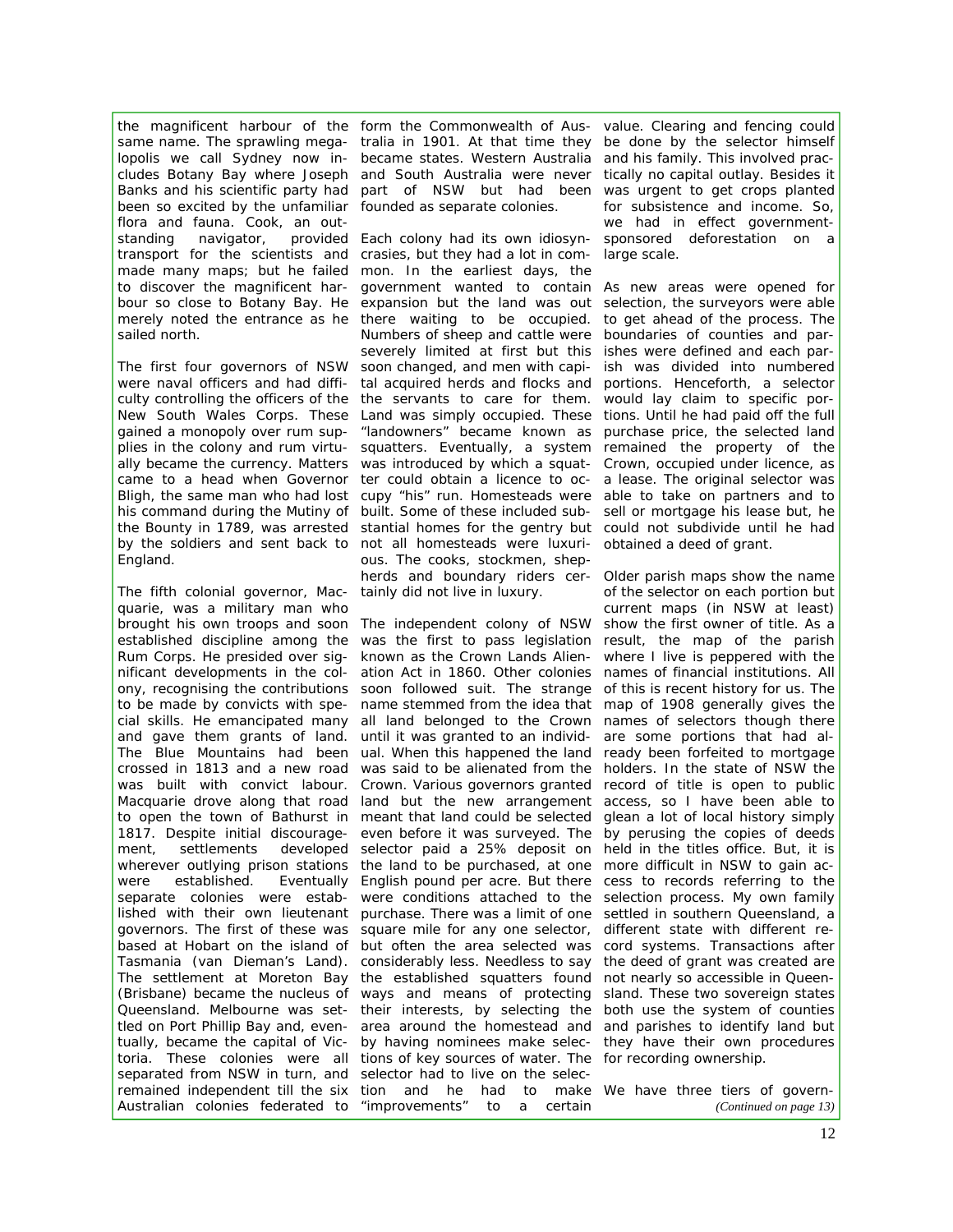ment. First, came the colonies (now states). At the local level, town councils were established. Rural areas eventually became shires. Federation did not occur till 1901. In 1970 there were three separate local government councils based in Lismore, the town where we shop – one for the city and two for adjoining shires. These were amalgamated. This process is still going on in other areas and in other states. Voting at elections is compulsory in Australia and penalties are provided for failure to register. We have one electoral roll in NSW, serving all three tiers of government. The local councils are concerned with local services and amenities. The state parliament makes laws for the state. The police force is a state body. Health, agriculture, fisheries and forests are state matters. Schooling is also a state matter including the provision and staffing of many of the schools. When I was teaching for the Queensland Education Department, I was transferred to a different school more than a thousand miles away. The Commonwealth deals with national matters such as communications, defence and foreign policy. Income tax is collected by the Commonwealth and shared with the states. Rates on property are paid to the local government but stamp duty paid on land transactions is paid to the state.

Occasionally our idea of the county is extended. For example, I live in the area designated as County of Rous. "Rous Water" is the corporate name now given to the Rous County Council, which was formed to maintain a water supply for the four local government areas involved. The four elected local councils send two delegates each to the body controlling Rous Water. But these are not the only local government councils in the area designated as Rous County. Even in this case the county is not really part of our system of government, quite unlike the system in the USA.

### *CLANN CONTACT INFORMATION*

**For further information regarding the O'Dochartaigh Clann Association and/or to join the Association:** 

> **www. odochartaighclann.org or Cameron Dougherty 4078 Bruce Court SW Grandville, MI 49418-2428 odochartaigh@comcast. net**

**For comments/suggestions regarding** *Ár nDúthcas*  **and/or submission of an article:** 

> **Sherida Dougherty 74 Pleasant Ridge Ft. Mitchell, KY 41017-2862 or Dougherty@fuse. net**

**For information regarding a book of Clann interest:** 

**William Daughtrey 214 Ponderosa Lane #2049 Waleska, GA 30183-4324 or wdaugh2@msn. com** 

**To submit a genealogical question:** 

**Kathi Gannon 701 S Dickenson Avenue Sterling, VA 20164-3323 or Gannonks@aol. com** 

**(If contacting by email, please put "Newsletter" in the subject line to ensure your message receives prompt attention.)** 

**Be sure to visit both of the Clann websites** 

**www. odochartaigh.org** 

**and** 

**www.odochartaighclann.org**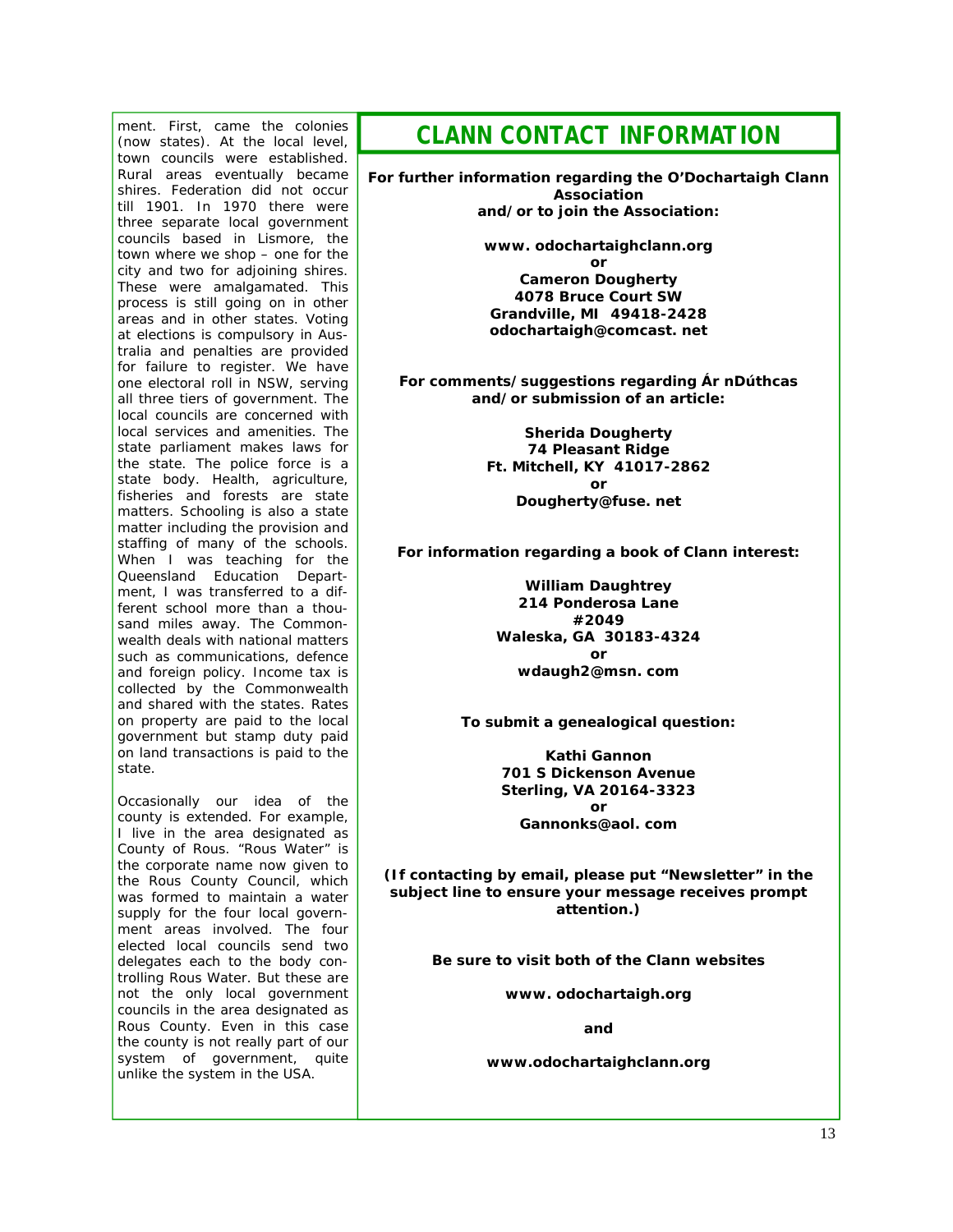### *BILL'S READINGS & RESOURCES*

hope that our readers will dis- diaries of Dr. Dougherty, trancover new links in their family research by tapping into the referter column.

Dougherty was born in Kentucky in 1791, later moved to Missouri, and became a fur trader, interpreter, and Indian Agent. He as-**Stewart, William C.** *Genealo-*back to 1790, it may be interestsisted in making treaties with the *gies of Kentucky Families, Vol.*  ing to see how many readers may various Indian tribes, and in *A-M (Allen-Moss), 1981.* http://whmc.umsystem.edu.

found at http:// freepages.genealogy.rootsweb.com/ ily.html, "*Our Texas Family Doris*  John Dougherty also is found in a New York newspaper article of tery inscriptions, and searching is /NY/spec1833.htm.

In this issue, we continue to focus *Doctor on the Western Fron*on websites and books that pro-*tier-Diaries of Doctor William*  vide glimpses into various O'Do-*Wallace Dougherty.* This is a chartaigh family lines. It is my 500 page book of handwritten ences in this column. I am al-Library in Liberty Missouri. Dr. ways searching for resources that Dougherty was a nephew of Major are readily available from libraries John Dougherty, the well known and the Internet at no charge or soldier, fur trader and Indian title Genealogies of Kentucky by purchase from authors or Agent. The book is filled with *Families.* bookstores at reasonable cost. I descriptions of this doctor's daily really would appreciate hearing medical practice, social affairs, **Smith, Rhonda Fleming.** *The*  from readers about more of these political events, and observations *Story of the Blair and Fleming*  types of genealogy/family history about his Dougherty family, in- Families of South Alabama. resources that may be passed on cluding his brother Michael and The book includes a family line of to members through this newslet-sister Spicy Jane. Indexed John Dougherty (1791-1860), book. Website URL is www.clay genealogy is enhanced with family Letter Book 1826-1829. This is countyarchives.org; go to this site folklore and stories describing a a book of letters from fur trader and click on "materials & services" number of colorful characters. and Upper Missouri Indian Agent for more information. The book The book was written several John Dougherty to William Clark, may be purchased by mail from years ago and is no longer avail-Superintendent of Indian Affairs, the Library for \$22.50 plus \$5.00 able, but Ms. Smith is in the procvarious Army Officers, U.S. War shipping. Write to the Library at ess of writing an updated version. and Treasury Department offi-210 E. Franklin-PO Box 99, Lib-Some researchers have specucials, and Missouri politicians. erty, MO, 64069 or call at (816) lated that this family is linked to scribed and published by the Clay County Archives and Historical names, over 100 pictures, and a Sampson County, NC, and moved genealogy are included in the to Dale County, AL in 1828. The 781-3611 or contact via emailinfo@claycountyarchives.org.

1840, was elected to the Missouri This compilation of early settlers State Legislature. The Western of Kentucky, including the Dough- Campagna, Matthew and Historical Manuscript Collection – erty families, can be located at **Jeffery.** *Roots of a Man.* This Columbia (Columbia, Missouri) the Kentucky Historical Society is a DVD documentary produced has one volume of "Letter Book" Library, as well as many other by two Canadian brothers who plus a microfilm available. Con-libraries through the www. world-went to Inishowen, Donegal in tact information is found at cat.org locator. The original 200 2005 to search for their Irish fam-This Major John Dougherty is de-*torical Society* and *The Filson Club*  blues artist Harry Manx, Canadian scended from the FG #529 Mi-*History Quarterly* can now be pur-rock artist Kevin Reid, and Gaelic chael Mor Dougherty family. More chased on CD. It also references folk singer-song writer Seoirse information about this line may be every Bible record, every family O'Dochartaigh. The award- win-~madgenealogist/Daugherty Fam- distinguished Kentucky periodi- rick Dougherty in Buncrana. The Ross Johnston's Genealogy. " 51,000 individuals. The collection \$30.00 plus shipping on the web-1829 on the website *Uncle Dale's* made simple with an alphabetical As I have previously stated in this *Old Mormon Articles,* at http:// name index. The CD may be pur-column, many genealogical rewww.sidneyrigdon.com/dbroadhu chased for \$29.99 on the Website sources may contain inaccurate or family history articles published in ily roots. *The Register of the Kentucky His-*soundtrack featuring Canadian history, and every genealogical ning documentary features an fragment ever published in these interview with Clann Herald Patcals, covering approximately DVD may be purchased for includes vital records and ceme-site www.rootsofaman.com. www.genealogical.com under the



Indexed Daughtrys who originated in Jacob Daughtry, patriarch of FG #1100, but this has not been proven. Since this line is shown find links to their own family.

It has a beautiful

*(Continued on page 15)*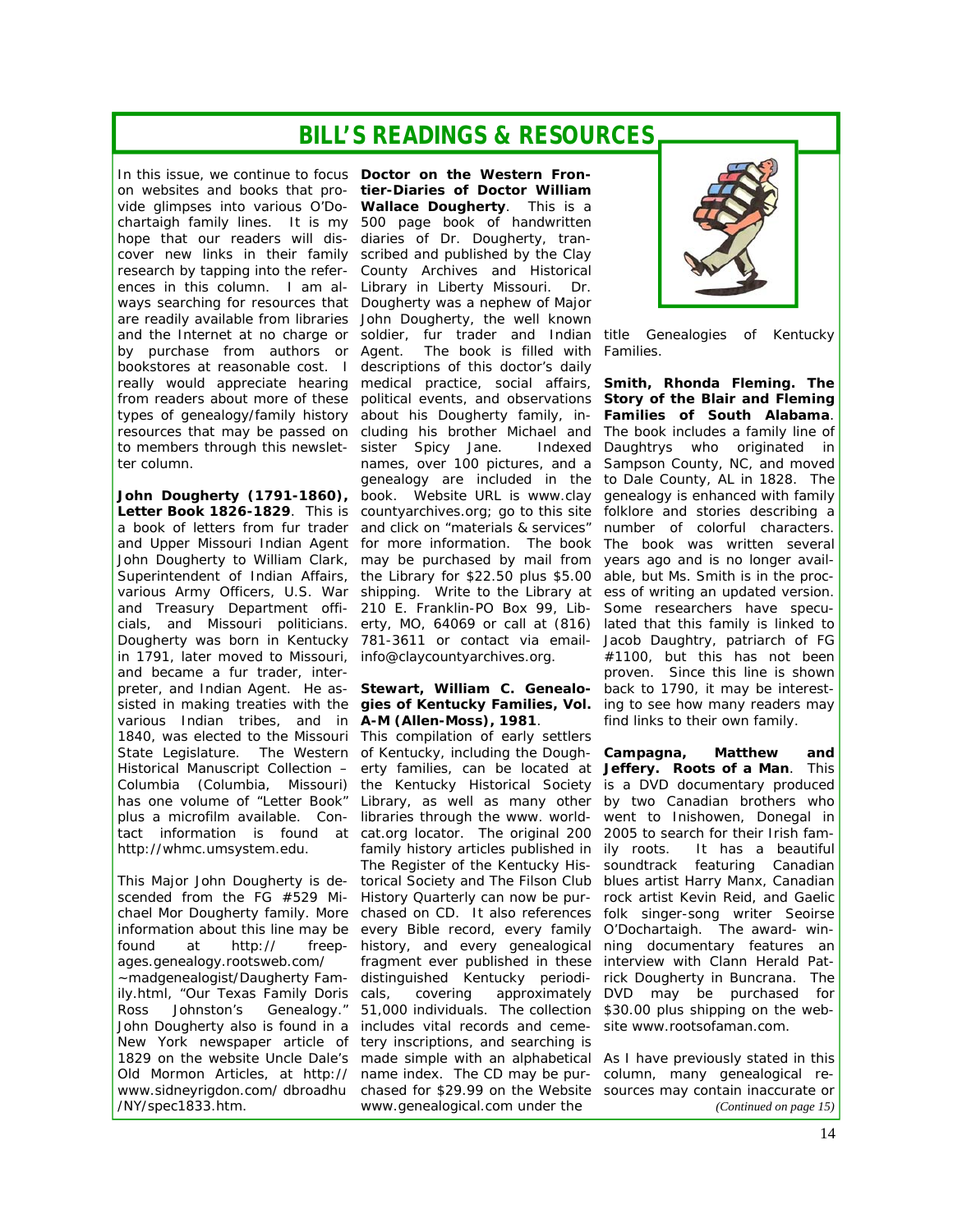undocumented data, especially those found on the Internet, so proceed with caution unless facts are proven to your satisfaction. In most cases, authors of genealogical material invite corrections and new information (if authenticated), and many welcome queries and comments if an e-mail contact is shown on the site.

We have received some positive feedback about this column, and no negative comments, so far, but we would like to hear from more readers as to your feelings about these types of "readings and resources." Please let us know if these references are helpful to you, or if you would be more interested in such topics as Irish History and Culture, the ancient O'Dochartaighs, Donegal tourist resources, or other themes. Send any comments, suggestions, or<br>resources to the Editor resources to the (Dougherty@fuse.net) or to Bill Daughtrey (wdaugh2@msn.com)



# *CLANN NEWSLETTER ARCHIVE NOW ON THE WEB*

**The first O'Dochartaigh Clann Association newsletter was distributed by Patrick Dougherty in February 1982, anticipating the first international reunion in 1985. In the opening line of Volume 1, Issue 1, Pat says, "From the desk of the President: The next three years promise to be very busy for our Association." Since then, our association has published 48 newsletters on a quarterly or semi-annual basis, and participated in five international reunions. Special newsletters and program guides were produced for each of the reunions.** 

**Our newsletter has gone through many changes from hand typed, to newspaper broadsheet, to computer edited, to full colour PDF distributed by email. Help yourself to the tidbits of O'Dochartaigh and Irish history to be found among their pages; now on the web at http:// www.odochartaigh.org/newsletters/.** 

**Celebrating the 10th anniversary (1996-2006) of the clan website, I scanned a copy each newsletter I could find and posted them on the web. Anne McDade Barrett recently uncovered Issue #35, but I am still looking for a copy of #21 and #34 to complete our archives. Do you have either or both of these newsletters in your clan files? Please have a look and, contact Cameron Dougherty (odochartaigh@ comcast.net or 4078 Bruce Court SW, Grandville, MI 49418) if you are able to contribute. Your copy will be returned to you.** 

*Submitted by Daniel Doherty, Victoria, BC Canada* 

### *NOTICE TO ALL O'DOCHARTAIGH CLANN MEMBERS:*

**The association wishes to make contact with all awardees of the "O'Dochartaigh Duais (2000AD) Awards." These awards were given to those who invested an enormous amount of time, energy, and personal funds in the O'Dochartaigh Clann Association and our family research; essentially, our version of a "Hall of Fame."** 

**It is critical that we update our information to maintain contact with the awardees (or close relative). Robert H. Dougherty (Hidden Meadows, CA) is compiling the data for future issues of our newsletters, website posting, and/or a future publication. If you are a recipient, or close relative, please contact Mr. Robert H. Dougherty at 28410 Sandhurst Way, Hidden Meadows, California, 92026 or robertdougherty @hotmail.com. Thank you.** 

*You've got to do your own growing, no matter how tall your grandfather was.*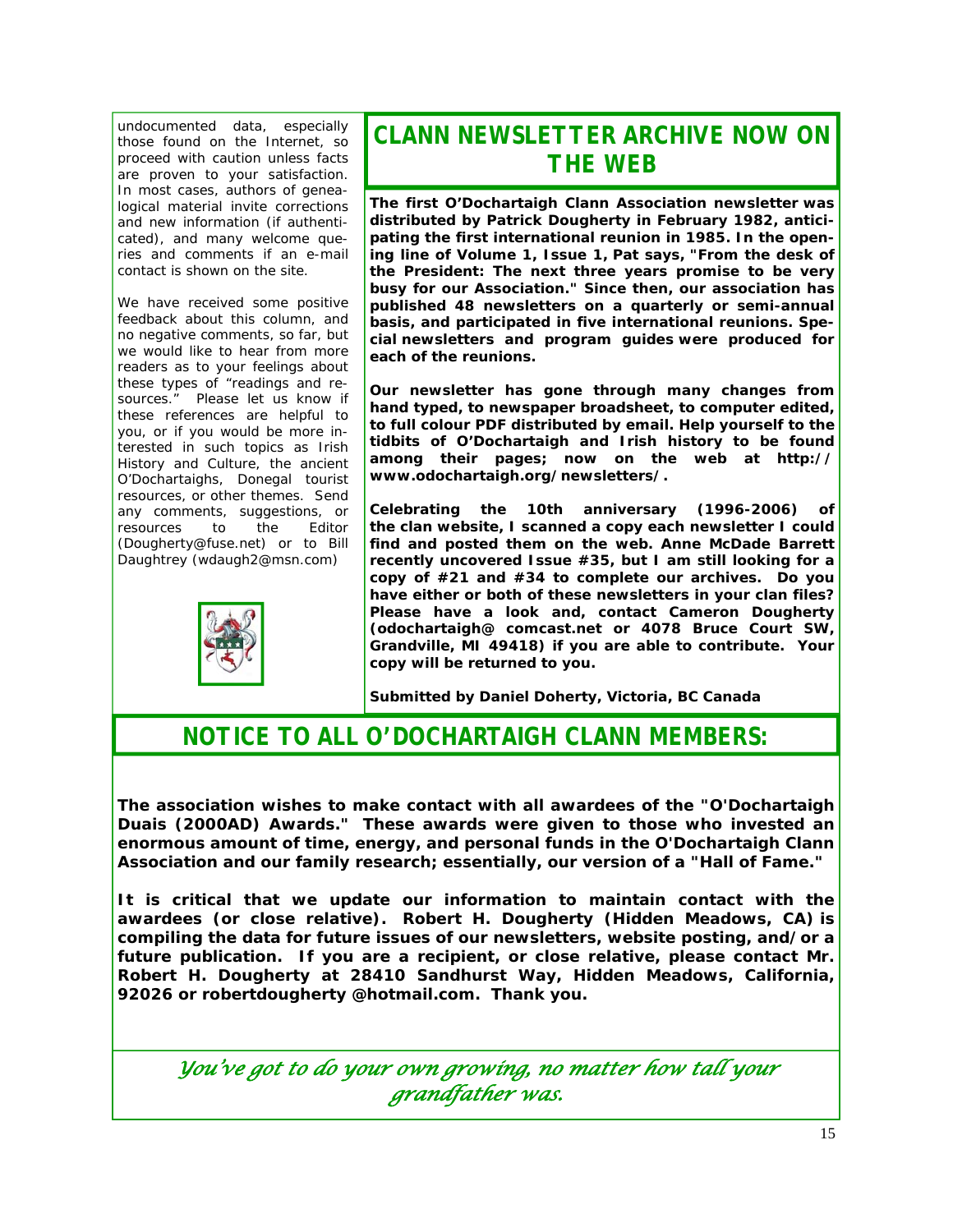## *FROM GILLIAN'S BOOKSHELF*

Bill's series, Readings & Re-"miserable to a degree and very sources, has been concentrating dirty, without any comforts." Nevon books aimed mainly at the ertheless, it's consoling to read family historian, specifically the that "those who have large farms its language.

cinating reading. Most of all I en-measure by cleanliness." joyed the section on Upper Mo-Whitecastle, is located.

Under Productive Economy we which seem to be thriving very build their houses on their own Ken Doherty (brother of the prefarms, "as the cabins at present sent owner, Billy Doherty), out of are generally built in a cluster one of those 'young trees' (a which is a continued source of beech) that fell in a recent storm. contention, from their cattle, fowls etc trespassing on each A very different kind of book, other." As to the Condition of the though none the less interesting People, they are "poor to a great for that, is "Green English – Iredegree; their domestic comforts are very limited. They are inclined Language" by Loreto Todd, pubto industry. The only means of lished by The O'Brien Press, Dubmaking money is by fishing, ex-lin. For once, the word green has cept what they make by their nothing to do with environmental small farms." Their houses are issues: instead, the author ex

Doherty historian. I'd like to help have their houses tolerably com- plores the growth of English in a bit by spreading the net a bit fortable." Under Education, we Ireland, showing how it moulded wider, with two books that shed learn that "there seems to be a English, producing the second light on the country of Ireland and general desire among the lower oldest world literature in that lan-The first is the Ordnance Survey up by a certain Mr Staples was the 'treasures' of the English series: Memoirs of Ireland, pub- "well attended by children of tongue were to be carried in Irish lished by the Institute of Irish every denomination until the mouths". Professor Todd gives Studies at The Queen's University Catholic clergy forbid any of the many examples of the influence of of Belfast. A volume that I have children of their flock from attend-Gaelic on the English spoken in found particularly interesting is ing ... though there was not the Ireland, for instance, familiar con-No. 38, Parishes of County Done- least interference with any of their structions such as "I have no gal 1833-5, North-East Donegal. religious tenets ... No place seems sugar at all at all", which carries Each parish is listed separately to require education more, as the on the rhythm of the Gaelic with headings for Geography, people are in-general very igno- equivalent, or "I've a terrible Modern and Ancient Topography, rant, I mean, the lower classes... thirst on me" or "His head's at Natural History, Productive and Wherever education prevails, a him again" (his headache is Social Economy, and Natural difference in the state of the peo-back). Despite her interest in State. There are subheadings for ple is obvious; but it is so limited 'Hiberno-English', the author is Scenery, Inns, Food and Fuel, in this country that I cannot say I concerned that Gaelic should be Habits of the People, Education, see any." What a relief that at revived. She praises the efforts Employment and Wages - in fact least "the state of health is gener- being made to reinvigorate it in just about every facet of daily life. ally good. Fevers and other occa-the Republic of Ireland and to The picture painted of mid-19th sional diseases prevail, which … reintroduce it as a mother tongue century rural Donegal makes fas- might be remedied in a great in the North, arguing that children orders to educate their children". guage. Half a millennium ago, few Apparently a Sunday school set would have guessed "how often

ville, for it's in that parish that the About Whitecastle itself I was able does not mean discarding or dishome of my Doherty relatives, to learn that it "has lately been crediting English, because, in its read, for example, that the well. The ground attached is well The list of books about Ireland "method of cultivation is such as laid out and well enclosed." In and the Irish is, of course, endmight have existed 2 or 3 centu-common with the many readers less. The above are but two, ries ago." The writer recommends who visited Whitecastle at the which I chose partly because they that the farms should be divided 2000 Reunion, I can confirm that are so different from each other into reasonable sizes (10-20 this is still true. Indeed sitting on and partly because each, in its acres) according to the ability of our piano here in Finland is a own way, reveals another facet of the occupier. Also people should wooden bowl, made for me by the country that is our heritage. highly improved and a good quan-Green form, it has entered deep tity of young trees put down into the psyche of the people."

land's Influence on the English



should be encouraged to be actively bilingual. However, "…this

*Gillian Häkli (Family Group #1099) resides in Espoo, Finland with her husband, Aulis. Her article, "A Doherty in Finland," was published in the June 2007, Issue #48, of Ár nDúthcas (page 8).* 

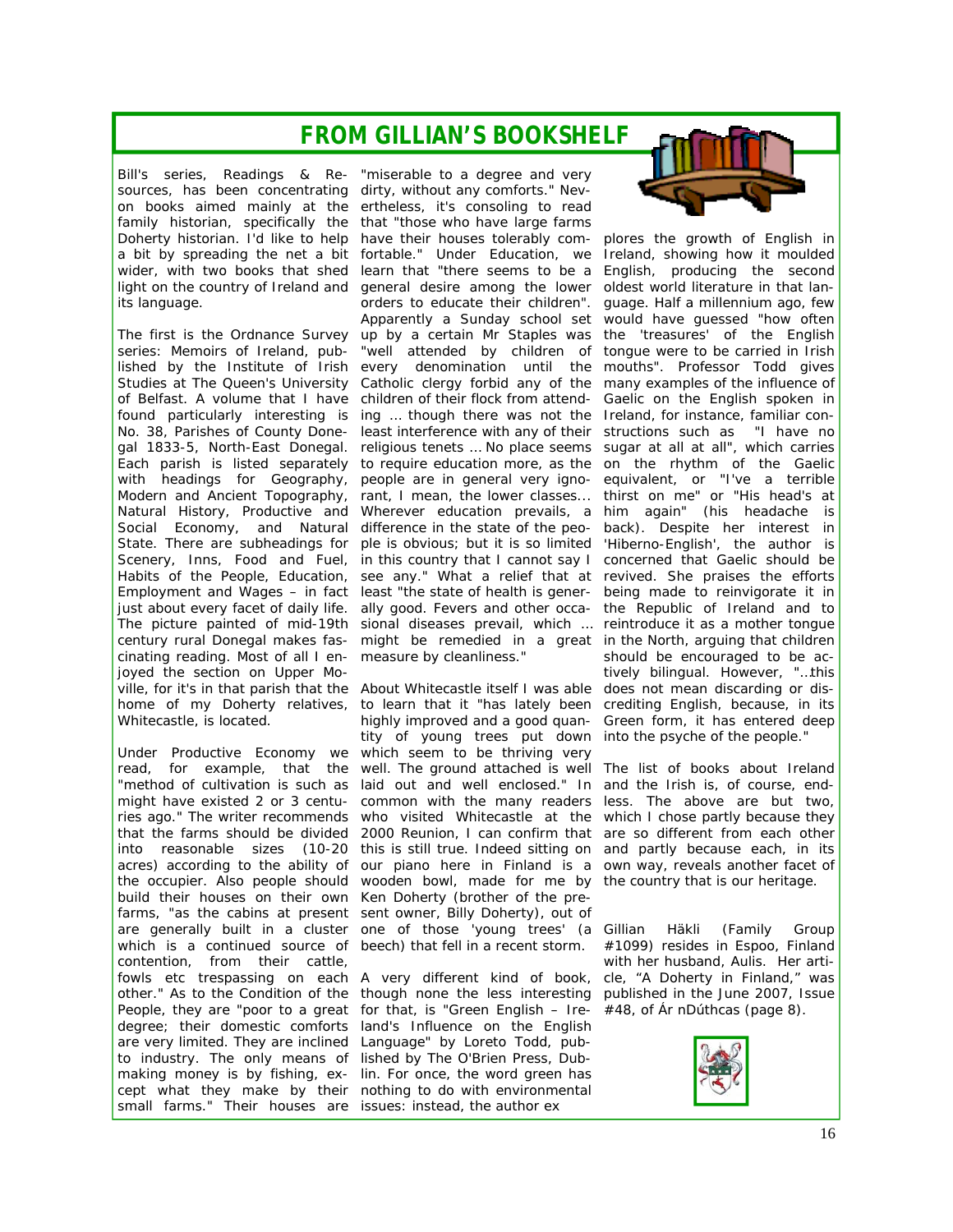### *IN ANOTHER MAN'S NAME*

side in Queenstown seemed to be caught up in their reverie far more than one would expect, conexcitement of a new life in Amer-arms. ica, that land of opportunity where the streets were paved with gold and a young, enterprising Irishman like himself could make his fortune, mixed with the melancholy of the loss of the familiar and comfort of home. In a few days, thousands of miles of ocean would separate him from all he had known and, especially, from *her*.

William's exodus had been orchestrated by his mother, Anne. Although his father, William Sr., had opposed the idea, Anne remained determined to separate young "Willie" from the girl he upon the Goldens by a disgruntled loved; a girl who met with his tenant. The wizened old man had mother's disapproval. It was levied a curse of drowning upon Anne who provided the money for the family and its descendants. his ticket; ticket number 330877 Although William believed curses assigned to steerage, and remain originally sold to James Moran for were best left to the old and the out of sight and, hopefully, sound £6 19s 2d. She had leapt at the country peasants, he had to admit of their "superiors." chance to separate the sweethearts for the bargain cost of £5. It meant, of course, that William Uncle James had fallen off his said his goodbyes and received would have to travel in another horse in a stream and drowned; well wishes from his family and man's name. For a few days, he and William's own brother, little would be Jimmy Moran, neighbor and acquaintance of the Dohertys, now too ill to make the trip. At dron of hot water and died. Per-"an emergency." William would least William would not be alone, his friend, Timothy O'Brien, would this now; not when he was about originally from Cloone in County sail as Johnny Horgan. Additionally, before the two decided to senger boarding area, the young men already had encountered Hannah Naughton, both Donoughmore *[County Cork]*.

It was to be the grandest of ad- of his mother's family, the Gold- Company, and noticed the men ventures and, the throng of emi- ens, and his parents were married diligently continued their work grants gathering along the dock-there on January 1, 1886 in For-without so much as a glance at sidering the uncertainty that lay chael, had spent many summers had become too familiar and unahead. Making his way through at the Golden farm. It was during eventful over the years. Besides, the crowd was William Doherty, those carefree days that William a group of journalists and photogage 22 and, until a few days ago, first made the acquaintance of the raphers gathered on the balcony a barman in Cork City. Like the Foley children. It had pleased above the office. They were of thousands before him and the William to see the face of a boy-more import than the huddled hundreds on this passage, his hood friend among the crowd and masses below. William pulled his departure was bittersweet. The the two had greeted with open watch out of his pocket and comnaught Church. William and his siblings, Annie, Thomas, John James, Bartholomew, and Mi-



**A young William "Willie" Doherty** 

His thoughts of those long ago vessel. The *America* would transdays were interrupted with a start, as William suddenly remembered the piseóg *[curse]* placed some strange occurrences had happened in his family. Indeed, Over the last few days, William Michael, was only three years old O'Callaghan, had slipped a pound when he toppled over into a caul-note into William's hand in case of haps, it was best not to think of miss his family. His father was to place his own fate shipboard.

separate and reunite at the pas-The crowd on the quay continued on less than ten acres of land. William Foley and Foley's friend create a cacophony of dialects joined the Royal Irish Constabu-Donoughmore was the hometown shipping agents, James Scott & to grow and the voices mingled with the work of the dockhands to better for his own family and and equipment which made low lary (RIC). Through hard work conversations impossible. William and diligence, he had risen to the peered through the window of rank of sergeant before callously

those milling around outside the building. The faces and voices of the steady stream of emigrants pared the time with the clock on the office wall. It would not be long before the tender *America*  would carry the throng to the ship waiting off Roche's Point.

There were two tenders in service that day; both of them were 1891 paddle-steamers owned by the Clyde Shipping Company. Those sailing in first and second class would be assigned to the *Ireland*, which also would carry the mail bound for America to the waiting port third class passengers. Although their number far exceeded their social "betters," 113 to 10, class distinctions were of utmost importance and would be strictly adhered to for the entire voyage. Third class passengers would be

His employer, W. F. Leitrim, where the O'Dohertys farmed and struggled to survive However, William Sr. had wanted *(Continued on page 18)*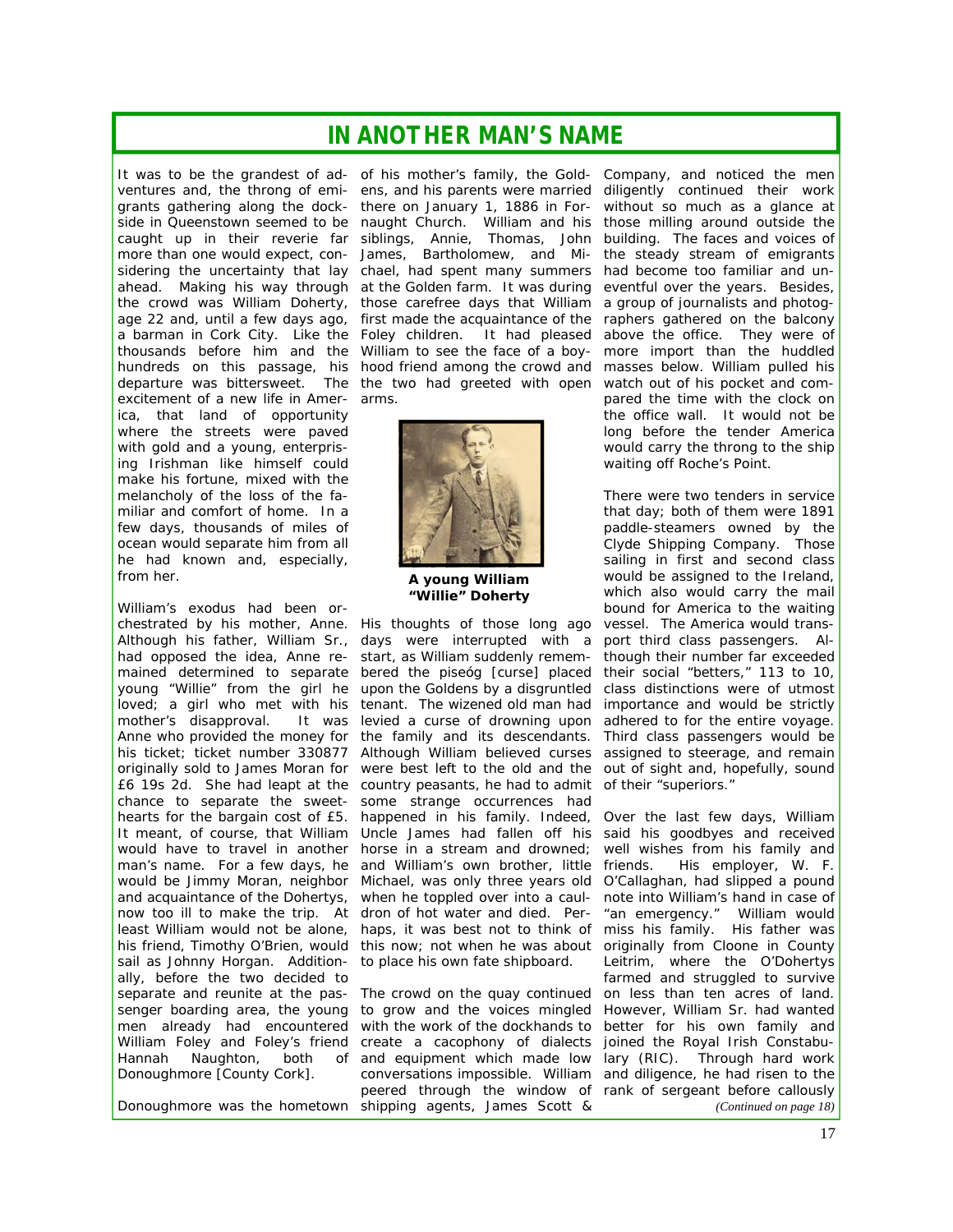being demoted back to constable. clothes added to his guilt. Seems his RIC superiors became ment with the IRA, and William's by turning his attentions to the career took a direct hit. In 1902, ever-growing crowd of fellow pasat the age of 45 years, he took his sengers. In its midst, he noticed would recognize the writing. He relocated to Cork City and he found work as a railway policeman. Retiring from that position, At the age of 18, Annie was he joined Anne in running a grocery store. The couple made a comfortable living but William wondered if his father was truly opinionated. She alhappy.



**WILLIAM O'DOHERTY, SR.** 

Francis, in New York. They would insisted the two have their por-However, William had his own was ready. plans and, unbeknownst to Anne, Once settled and employed, Wil-older brother by one year, had liam would marry whomever he been absent during the farewells. chose and he already had chosen. Tom's job as a railway porter had Feeling a bit guilty at his deception, William ran his fingers along his starched collar, pulling it out had sent his well wishes through a

Annie, would have loved that hat. quite a beauty but, like their mother, exceptionally determined and ready showed an uncanny interest in and knowledge of politics, particularly the philosophy of the IRA. William could not help but think of her devotion to their younger brother, Bartholomew, who had suffered with a weak heart for all of his 15 years. Had Annie been born a male, a **ANNIE O'DOHERTY** 

have been in her future.

impetus of this trip; if God ever young men in a raucous conversa-of County Westmeath, a weaver had created a more stubborn tion and overheard them refer to in the Athlone Woolen Mills and an woman, William had yet to meet each other as John and Phillip. accomplished piper with the Clan her. May God forgive him that Their laughter filled the air and Uisneach War Pipers. Together, thought. No one could deny her their common good looks indi- the two moved on towards the devotion to her family. As obsti- cated a familial connection. From passenger boarding area where nate and frustrating as she could what he could make out, John Tim O'Brien was waiting. The be, it always was done out of love was older and already established *Ireland* and *America* were both and the hope of a better future for in America; while this was Phillip's ready for loading and the men fell her offspring. She already had first step. They reminded William into line with their fellow passenlost one child and, it had to have of his own brother, John James, been difficult to send another and himself. Although John was faster; voices became louder and away. According to her plan, Wil-six years younger than William, laughter stronger. The time filiam would join Anne's brother, the two were exceptionally close. nally had come for the emigrants William, and sisters, Teresa and Just a few days ago, John had to begin their journey by sea. oversee her son's life, ensure his trait made at the American Stu- The *Ireland* cast off before the safety, and keep him away from dios, with the promise of sending *America* had finished boarding. conniving, unacceptable women. a copy to William as soon as it She moved a few hundred yards

hers were doomed to failure. Only Thomas Peter, William's Quay. By the time the task was away from his neck, and the friend. A sudden impulse pro-but waited for the Ireland to come thought of each loving stitch Anne pelled William into a nearby shop around and lead the way back put into making the family's where he purchased a postcard necessitated his missing his brother's departure. Still, Tom

suspicious of the Goldens' involve-He found relief from his thoughts "*Dear Tom, Just a few lines, as I*  pension. By then, the family had a woman crowned with quite an addressed the card to B. Doherty extraordinary hat. How his sister, at 12 Old Market Place. Bartholoand, borrowing a pencil from the clerk, quickly began to write: *received your kind wishes.*" No need for a signature, his brother mew would be excited to

receive a piece of mail and be given the responsibility of delivering it to the intended recipient. Undoubtedly, the entire family would be forced to listen as Bartholomew read the brief line several times over.

Exiting the shop, William bumped into a man carrying pipes as lovingly and protectively as a

Anne, his beloved mother and the To William's left, he heard two learned the man was Eugene Daly career in medicine certainly would mother carries her baby. After exchanging polite apologies and brief introductions, William Hearts began to race

> before stopping to load 1,385 sacks of mail at the Deepwater finished, the *America* had pulled astern and a few late passengers, who had arrived on the delayed train from Cork, taken aboard. The crewmen cast off again and *America* made a 180 degree turn *(Continued on page 19)*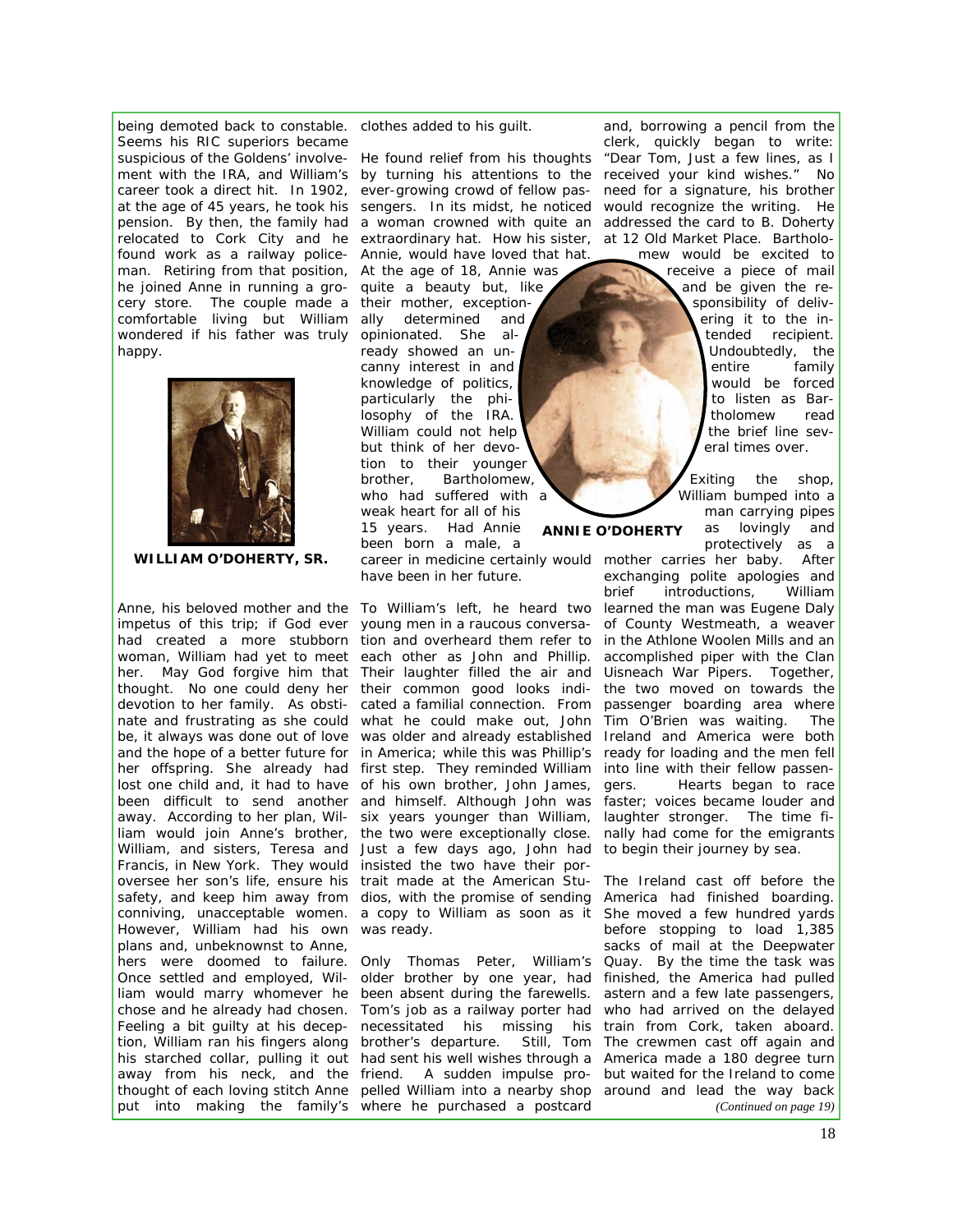along the Queenstown waterfront. *Writer's Notes:*  of the those onboard, as well as, those on the dock. They made their way past St. Colman's Cathedral where Our Lady, Star of the Sea, kept a watchful and blessed eye on those leaving Ireland's shores. By the time they *into history, survived as did Ber*town was out of view.

At this exact moment, it was as if *night.*  the magnitude of their common decision overwhelmed the emi-*While Anne O'Doherty did pay for*  grants in total. Voices silenced, *her son's ticket, family lore varies*  laughter ceased, and the reverie as to William's love. Was the girl was replaced with a shared *left behind in Ireland or was she*  mourning and eerie silence. Tears *waiting for him in New York?*  welled in the eyes of the women and even some of the men hid *After learning all survivors had*  their faces less their unabashed *been identified, Anne, wracked*  display of emotion be ridiculed. *with grief and blaming herself for*  Sensing the need to relieve the *William's death, became inconsol*tension, Eugene brought forth the *able and suicidal. Her family was Ballad of Muirsheen Durkin* with *forced to lock her in a "safe" room*  such a force the others could not *for three days.*  help but join in with song, or at the very least, with tapping feet *Bartholomew died at the age of*  and clapping hands. That is until *19 from a leaky valve in his heart.*  the *America* reached the open *This was recorded as yet another*  water.

As if one, the crowd uttered a collective gasp. Mouths gaped in *William's sister, Annie, became a*  amazement as eyes enlarged. William tried to follow their gaze *County Cork. During the War of*  but that woman's overwhelming *Independence (1919-1922), she*  hat, the one he had noticed dock-*married a captain in the IRA.*  side, blocked his view. He craned his neck and stretched as far as *The name, James Moran, still ap*he could. There, anchored in the *pears on the list of Irish passen-*Ringabella estuary, off Roche's gers Point, waited the largest ship known to man. To William, the *in Cobh (formerly Queenstown).*  rest as effortlessly on the ocean *working to have William's name*  as a new fallen leaf on the River Lee. She would carry them to *asterisk to James Moran.*  New York in record time and William, or rather, Jimmy Moran, would be a part of her history-*SOURCES:*  making first run.

She was the new jewel of the White Star Line; she was the *RMS Titanic*!

Perhaps in comment about the *William Doherty was lost at sea;*  class distinction, perhaps only as *his body never recovered. Many*  a way of saying goodbye, Eugene *Titanic passenger lists still do not*  Daly began playing "A Nation *include his name. If, as believed,*  Once Again," much to the delight *Timothy O'Brien sailed as John*  passed through the cliffs, Queens-*tha Mulvihill, the woman in the Horgan, he too was lost; as were*  Molony, S. (2000). *The Irish William Foley, Hannah Naughton, and brothers John and Phillip [Kiernan]. Eugene Daly, who piped "Erin's Lament" from the poopdeck as the Titanic sailed off extraordinary hat. A total of 1,496 lives were lost that fateful* 

*drowning in the family, bringing the total to five.* 

*midwife in the Blarney area of* 

four-stack monolith appeared to *The O'Dohertys presently are kind permission of Mr. Senan Mol*displayed at the *"Queenstown Experience" exhibit added to the list; if only as an* 

Molony, S. (June 26, 2007). *The Unknown Adult.* Retrieved June 29, 2007 from Encyclopedia Titanica site: http:// www. encyclopedia- titanica. org/unknown\_adult.html.

Molony, S. (February 13, 2001). *A Tender Named America*. Retrieved May, 2006 from Encyclopedia Titanica site: http:// www. encyclopediatitanica.org/ item/1474.

*Aboard Titanic*. Dublin, Ireland: Wolfhound Press, Ltd.



**PHOTO OF JOHN (SEATED) & WILLIAM MADE AT THE AMERI-CAN STUDIOS** 



**WILLIAM'S LAST KNOWN MESSAGE HOME - POSTCARD SENT TO HIS BROTHER, TOM** 

*(All photos are reprinted with the ony. They have been modified and/or enhanced by Sherida Dougherty for use in this article.)*